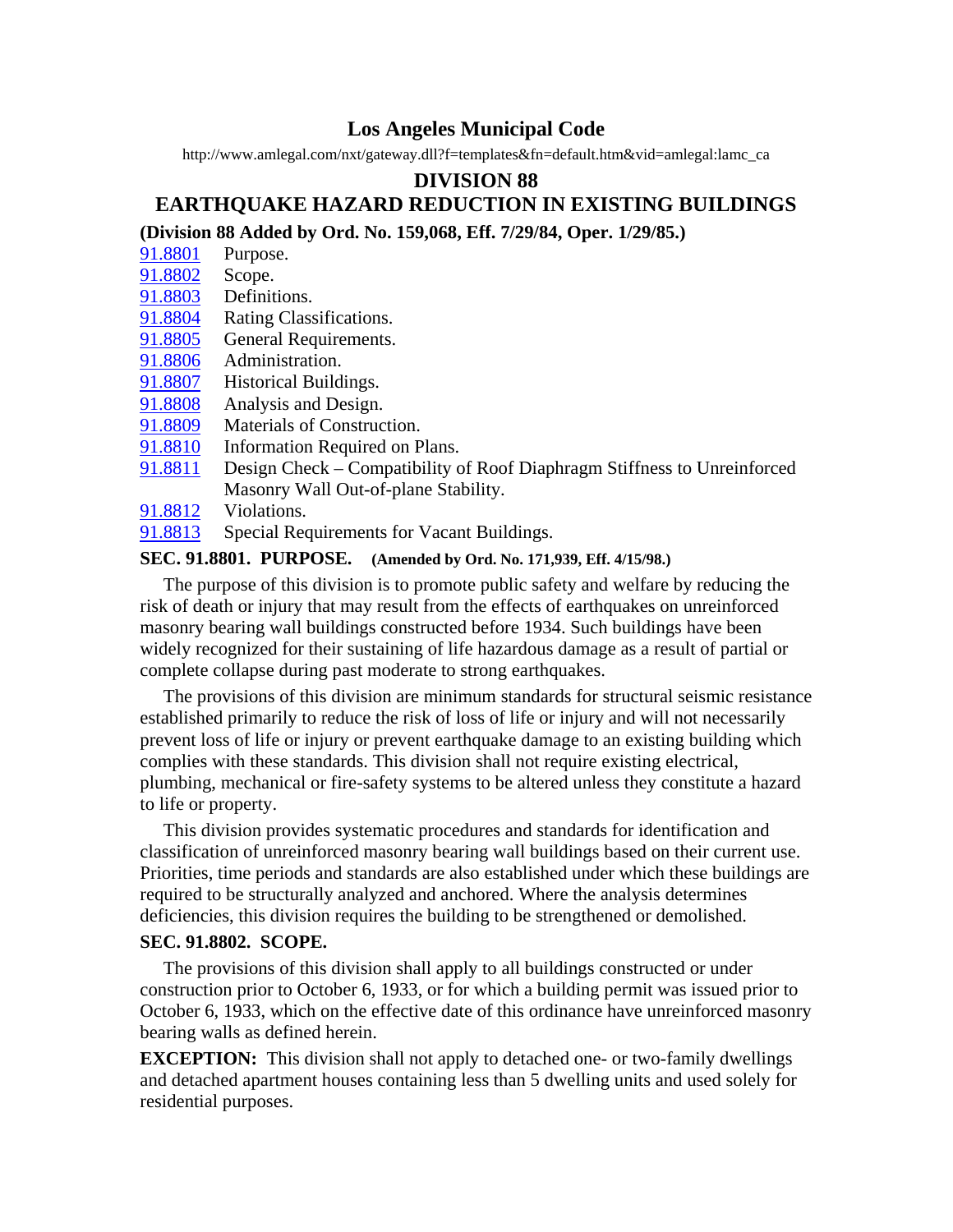**SEC. 91.8803. DEFINITIONS. (Amended by Ord. No. 179,324, Eff. 12/10/07, Oper. 1/1/08.)** 

 For purposes of this division, the applicable definitions in CBC Sections 1602 and 1613 and the following shall apply:

 **ESSENTIAL BUILDING** is any building housing a hospital or other medical facility having surgery or emergency treatment areas, fire or police stations, municipal government disaster operation and communication centers.

 **HIGH-RISK BUILDING** is any building not classified as an essential building having an occupant load, as determined by CBC Section 1004.1, of 100 occupants or more.

**EXCEPTION:** A high-risk building shall not include the following:

 1. Any building having exterior walls braced with masonry cross walls or woodframe cross walls spaced less than 40 feet (12 192 mm) apart in each story. Cross walls shall be full-story height with a minimum length of 1 1/2 times the story height.

 2. Any building used for its intended purpose, as determined by the Department, for less than 20 hours per week.

 **HISTORICAL BUILDING** is any building designated as an historical building by an appropriate federal, state or City jurisdiction.

 **LOW-RISK BUILDING** is any building not classified as an essential building having an occupant load as determined by CBC Section 1004.1 of less than 20 occupants.

 **MEDIUM-RISK BUILDING** is any building not classified as a high-risk building or an essential building having an occupant load as determined by CBC Section 1004.1 of 20 occupants or more.

 **UNREINFORCED MASONRY BEARING WALL** is a masonry wall having all the following characteristics:

- 1. Provides the vertical support for a floor or roof.
- 2. The total superimposed load is over 100 pounds per linear foot (1.5 kN/m).

 3. The area of reinforcing steel is less than 50 percent of that required by CBC Section 2106.1.

#### **SEC. 91.8804. RATING CLASSIFICATIONS. (Amended by Ord. No. 179,324, Eff. 12/10/07, Oper. 1/1/08.)**

 The rating classifications as exhibited in Table No. 88-A are hereby established and each building within the scope of this division shall be placed in one rating classification by the Department. The total occupant load of the entire building as determined by CBC Section 1004.1 shall be used to determine the rating classification.

#### **EXCEPTIONS:**

 1. For the purpose of this division, portions of buildings constructed to act independently when resisting seismic forces may be placed in separate rating classifications.

 2. For the purpose of this division, to establish the rating classification of a building containing one or more artist in residence spaces, as defined in Section 91.8501 of this Code, the occupant load of each artist in residence space shall be one for each space less than 2,000 square feet (186 m<sup>2</sup>) in area and two for each space 2,000 square feet (186 m<sup>2</sup>) or more in area.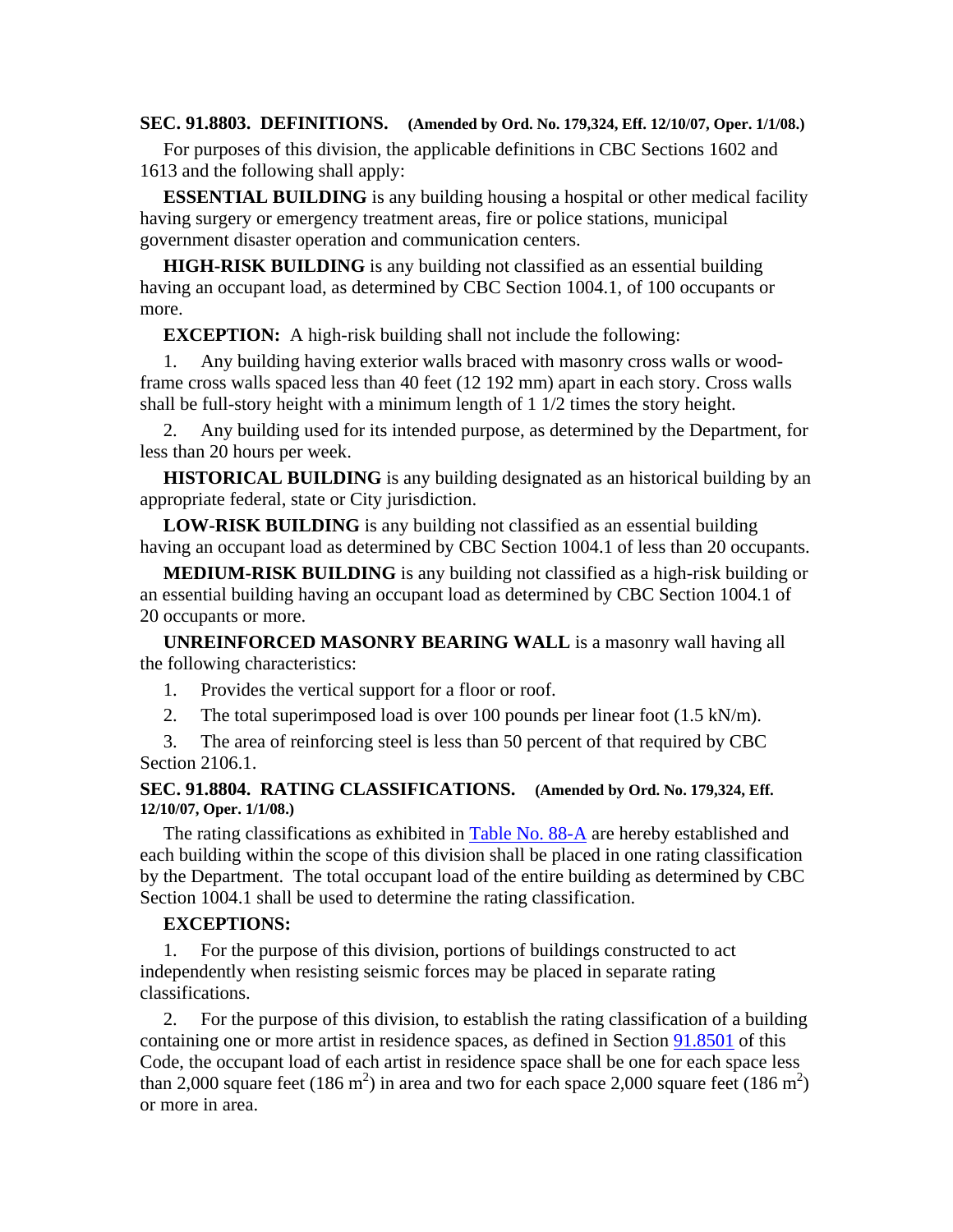#### **SEC. 91.8805. GENERAL REQUIREMENTS. (Amended by Ord. No. 171,939, Eff. 4/15/98.)**

 The owner of each building within the scope of this division shall cause a structural analysis to be made of the building by a civil or structural engineer or architect licensed by the state of California, and if the building does not meet the minimum earthquake standards specified in this division, the owner shall cause it to be structurally altered to conform to such standards or cause the building to be demolished.

 The owner of a building within the scope of this division shall comply with the requirements set forth above by submitting to the Department for review within the stated time limits:

 1. Within 270 days after the service of the order, a structural analysis. Such analysis, which is subject to approval by the Department, shall demonstrate that the building meets the minimum requirements of this division, or

 2. Within 270 days after the service of the order, the structural analysis and plans for the proposed structural alterations of the building necessary to comply with the minimum requirements of this division, or

 3. Within 120 days after service of the order, plans for the installation of wall anchors in accordance with the requirements specified in Section 91.8808.3, or

 4. Within 270 days after the service of the order, plans for the demolition of the building.

 After plans are submitted and approved by the Department, the owner shall obtain a building permit, and commence and complete the required construction or demolition within the time limits set forth in Table No. 88-B. These time limits shall begin to run from the date the order is served in accordance with Sections 91.8806.1 and 91.8806.2.

 Owners electing to comply with Item 3 are also required to comply with Items 2 and 4, provided, however, that the 270 day period provided for in Items 2 and 4 and the time limits for obtaining a building permit, commencing construction and completing construction for complete structural alterations or building demolition set forth in Table No. 88-B shall be extended in accordance with Table No. 88-C. Each such extended time limit, except the time limit for commencing construction, shall begin to run from the date the order is served in accordance with Section 91.8806.2. The time limit for commencing construction shall commence to run from the date the building permit is issued.

# **SEC. 91.8806. ADMINISTRATION. (Amended by Ord. No. 171,175, Eff. 7/25/96.)**

**91.8806.1. Service of Order. (Amended by Ord. No. 171,939, Eff. 4/15/98.)** 

When the Department determines that a building is within the scope of this division, the owner shall comply with Section 91.8805. If the owner does not comply, the Department shall issue an order, as provided in Section 91.8806.2, to the owner of each building with the minimum time periods for service of such orders set forth in Table No. 88-C. The minimum time period for the service of such orders shall be measured from the effective date of this division. The Department shall, upon receipt of a written request from the owner, order a building to comply with this division prior to the normal service date for such building as set forth in this section.

**91.8806.2. Contents of Order.** The order shall be in writing and shall be served either personally or by certified or registered mail upon the owner as shown on the last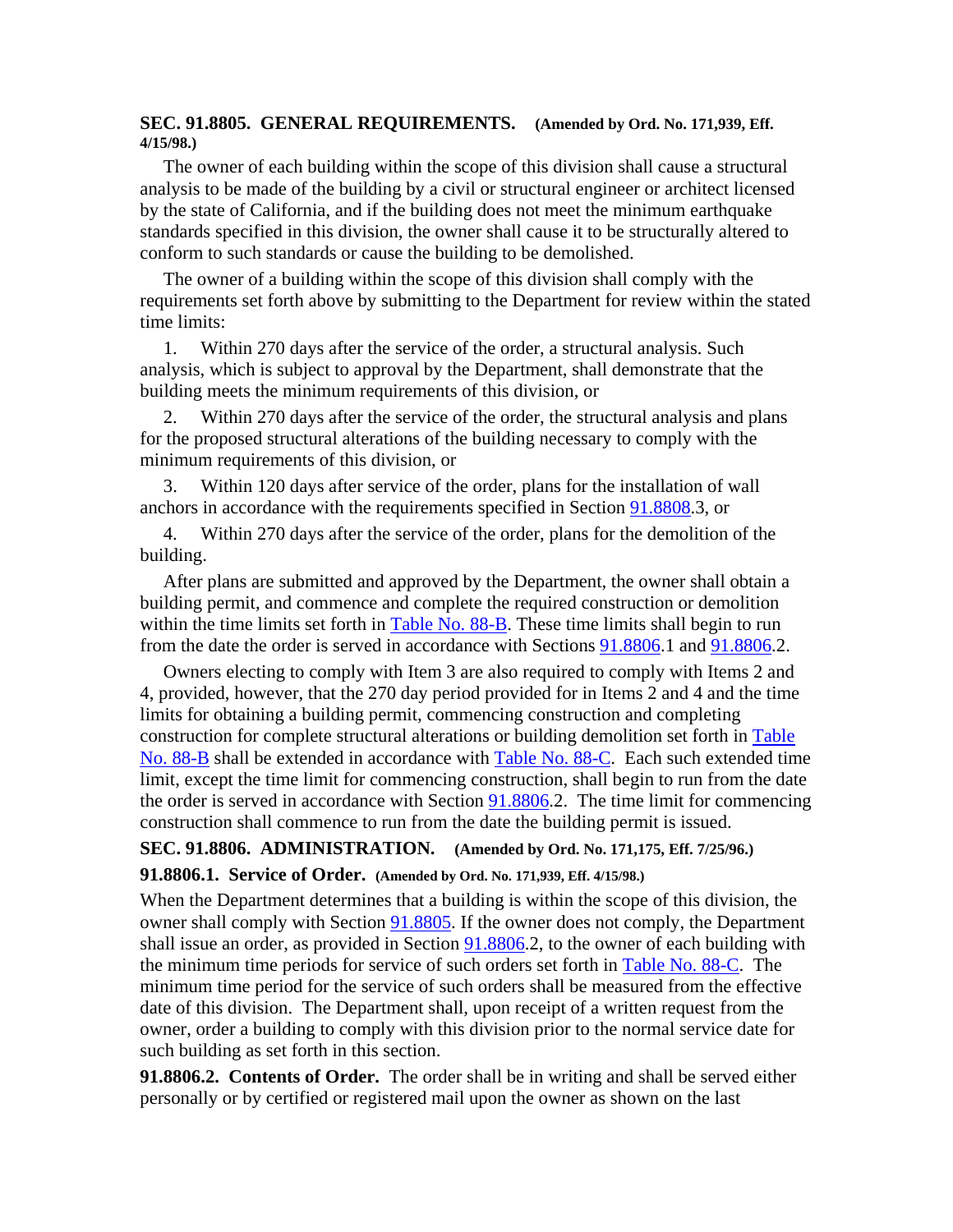equalized assessment, and upon the person, if any, in apparent charge or control of the building. The order shall specify that the building has been determined by the Department to be within the scope of this division and, therefore, is required to meet the minimum seismic standards of this division. The order shall specify the rating classification of the building and shall be accompanied by a copy of Section 91.8805, which sets forth the owner's alternatives and time limits for compliance.

**91.8806.3. Appeal From Order.** The owner or person in charge or control of the building may appeal the Department's initial determination that the building is within the scope of this division to the Board of Building and Safety Commissioners. Such appeal shall be filed with the Board within 60 days from the service date of the order described in Section 91.8806.2. Any such appeal shall be decided by the Board no later than 60 days after the date that the appeal is filed. Such appeal shall be made in writing upon appropriate forms provided therefor by the Department, and the grounds thereof shall be stated clearly and concisely. Each appeal shall be accompanied by a filing fee as set forth in Table No. 4-A of Division 4 of Article 8 of Chapter IX of the Los Angeles Municipal Code.

 Appeals or requests for slight modifications from any other determinations, orders or actions by the Department pursuant to this division shall be made in accordance with the procedures established in Section 98.0403.2 of the Los Angeles Municipal Code.

**91.8806.4. Recordation. (Amended by Ord. No. 171,939, Eff. 4/15/98.)** At the time that the Department serves the aforementioned order, the Department shall file with the Office of the County Recorder a certificate stating that the subject building is within the scope of this division. The certificate shall also state that the owner thereof has been ordered to structurally analyze the building and to structurally alter or demolish it when the Department determines the building is not in compliance with this division.

 If the building is either demolished, found not to be within the scope of this division, or is structurally capable of resisting minimum seismic forces required by this division as a result of structural alterations or an analysis, the Department shall file with the Office of the County Recorder a certificate terminating the status of the subject building as being classified within the scope of this division.

**91.8806.5. Enforcement.** If the owner or other person in charge or control of the subject building fails to comply with any order issued by the Department pursuant to this division within any of the time limits set forth in Section 91.8805, the Department may order that the entire building or a portion thereof be vacated and that the building or a portion thereof remain vacated until such order has been complied with. If compliance with such order has not been accomplished within 90 days after the date the building has been ordered vacated or such additional time as may have been granted by the Board, the Superintendent may order its demolition in accordance with the provisions of Section 91.8903 of this Code.

#### **SEC. 91.8807. HISTORICAL BUILDINGS. (Amended by Ord. No. 171,939, Eff. 4/15/98.)**

 Qualified historical buildings shall comply with the requirements of Division 84 and the California Historical Building Code established under Part 8, Title 24 of the California Code of Regulations.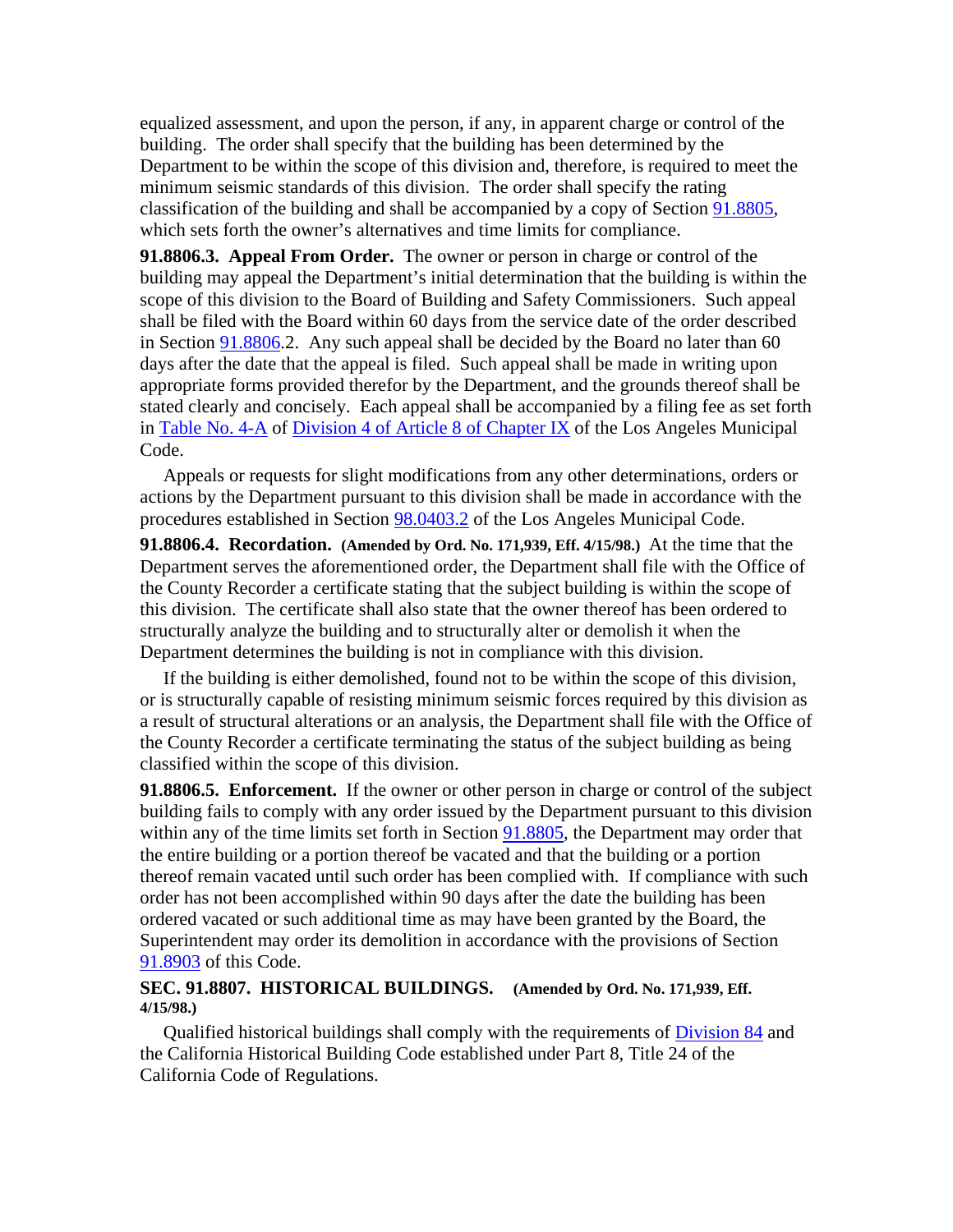# **SEC. 91.8808. ANALYSIS AND DESIGN. (Amended by Ord. No. 171,175, Eff. 7/25/96.)**

### **91.8808.1. General. (Amended by Ord. No. 171,939, Eff. 4/15/98.)**

Every structure within the scope of this division shall be analyzed and constructed to resist minimum total lateral seismic forces assumed to act non concurrently in the direction of each of the main axes of the structure in accordance with the following formula:

 $V = IKCSW$  (8-1)

 The value of *IKCS* need not exceed the values set forth in Table No. 88-D based on the applicable rating classification of the building.

### **91.8808.2. Lateral Forces on Elements of Structures. (Amended by Ord. No. 172,592, Eff. 6/28/99, Oper. 7/1/99.)**

Parts or portions of structures shall be analyzed and designed for lateral loads in accordance with Sections 91.8808.1 and 91.1630 of this Code, but not less than the value from the following formula:

 $F_p = IC_pSW_p (8-2)$ 

 For the provisions of this section, the product of *IS* need not exceed the values as set forth in Table No. 88-E.

**EXCEPTION:** Unreinforced masonry walls in buildings not having a Rating Classification I may be analyzed in accordance with Section 91.8809.

The value of  $C_p$  need not exceed the values set forth in Table No. 88-F.

**91.8808.3. Anchorage and Interconnection. (Amended by Ord. No. 171,939, Eff. 4/15/98.)** Anchorage and interconnection of all parts, portions and elements of the structure shall be analyzed and designed for lateral forces in accordance with Table No. 88-F of this Code and Formula (8-2) as modified by Table No. 88-E. Minimum anchorage of masonry walls to each floor or roof shall resist a minimum force of 200 pounds per linear foot (2.92 kN/m) acting normal to the wall at the level of the floor or roof.

**91.8808.4. Level of Required Repair.** Alterations and repairs required to meet the provisions of this division shall comply with all other applicable requirements of this Code unless specifically provided for in this division.

# **91.8808.5. Required Analysis.**

**91.8808.5.1. General.** Except as modified herein, the analysis and design relating to the structural alteration of existing structures within the scope of this division shall be in accordance with the analysis specified in Division 16 of this Code.

 In addition, the compatibility of the roof diaphragm stiffness with the out-of-plane stability of the unreinforced masonry bearing walls of the story immediately below the roof system shall be verified in accordance with the provisions of Section 91.8811.

**EXCEPTION:** Buildings with rigid concrete or steel and concrete roof diaphragms shall use the h/t values for "all other buildings" in Table No. 88-G.

**91.8808.5.2. Continuous Stress Path.** A complete, continuous stress path from every part or portion of the structure to the ground shall be provided for the required horizontal forces.

**91.8808.5.3. Positive Connections.** All parts, portions or elements of the structure shall be interconnected by positive means.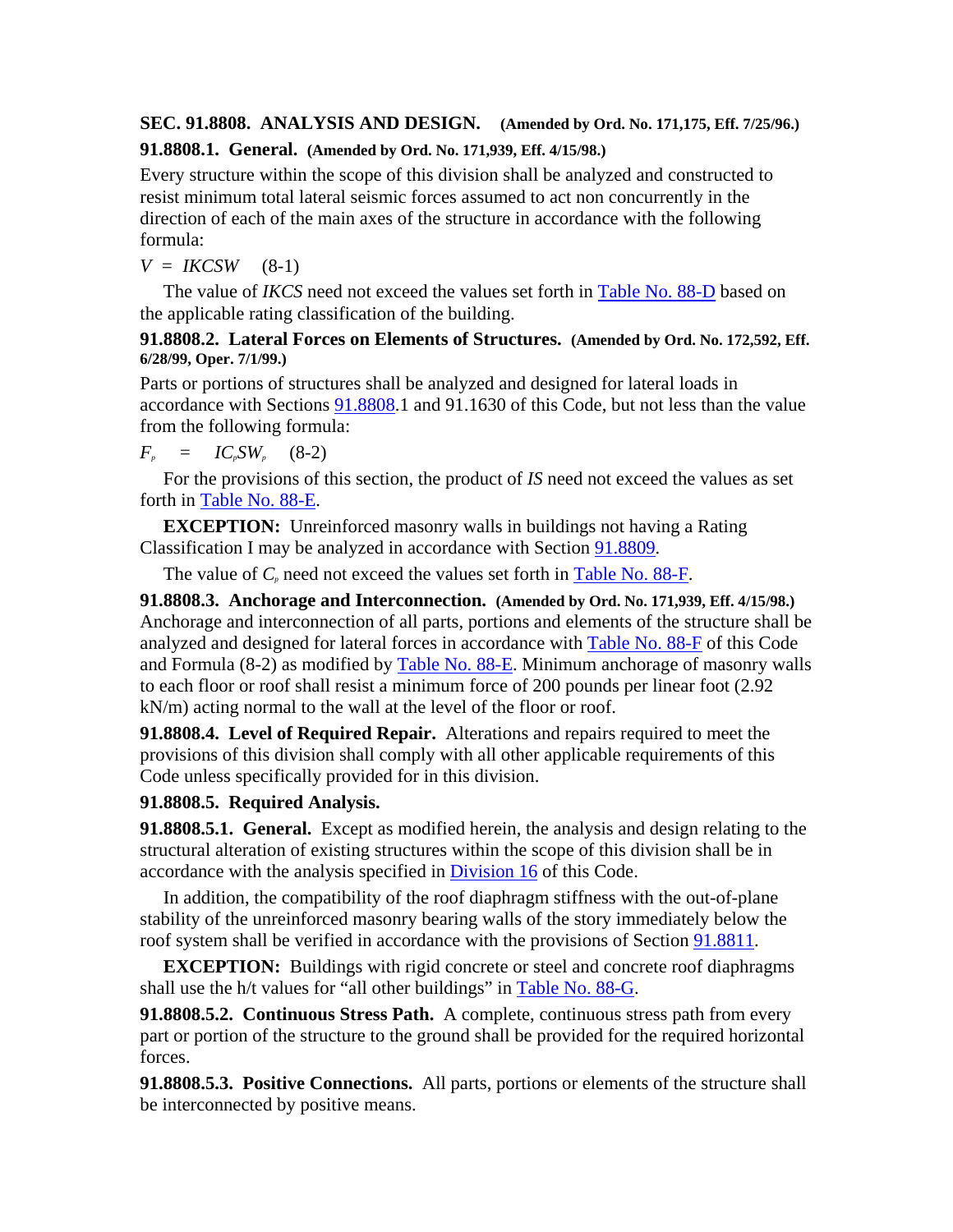#### **91.8808.6. Analysis Procedure.**

**91.8808.6.1. General.** Stresses in materials and existing construction utilized to transfer seismic forces from the ground to parts or portions of the structure shall conform to those permitted by the Code and those materials and types of construction specified in Section 91.8809.

**91.8808.6.2. Connections.** Materials and connectors used for interconnection of parts and portions of the structure shall conform to the Code. Nails may be used as part of an approved connector.

**91.8808.6.3. Unreinforced Masonry Walls. (Amended by Ord. No. 179,324, Eff. 12/10/07, Oper. 1/1/08.)** Except as modified here, unreinforced masonry walls shall be analyzed as specified in the applicable parts of CBC Sections 2106 and 2107 to withstand all vertical loads as specified in Division 16 of this Code in addition to the seismic forces required by this division.

 Substantial changes in wall thickness or stiffness shall be considered in the analysis for out-of-plane and in-plane wall stability, and the wall shall be restrained against outof- plane instability by anchorage and bracing to the roof or floor diaphragm in accordance with LAMC Section 91.8808.3.

**EXCEPTION:** Variations in wall stiffness caused by nominal openings such as windows and exit doors need not be considered. The 50 percent increase in the seismic force factor for shear walls as specified in CBC Section 2106.5.1 may be omitted in the computation of seismic loads to existing shear walls.

 No allowable tension stress will be permitted in unreinforced masonry walls. Walls not capable of resisting the required design forces specified in this division shall be strengthened or shall be removed and replaced.

### **EXCEPTIONS:**

 1. Unreinforced masonry walls in buildings not classified as a Rating Classification I pursuant to **Table No. 88-A** may be analyzed in accordance with LAMC Section 91.8809.

 2. Unreinforced masonry walls which carry no design loads other than their own weight may be considered as veneer if they are adequately anchored to new supporting elements.

### **91.8808.7. Combination of Vertical and Seismic Forces.**

**91.8808.7.1. New Materials. (Amended by Ord. No. 179,324, Eff. 12/10/07, Oper. 1/1/08.)** All new materials introduced into the structure to meet the requirements of this section, which are subjected to combined vertical and horizontal forces, shall comply with CBC Section 1605.

**91.8808.7.2. Existing Materials. (Amended by Ord. No. 179,324, Eff. 12/10/07, Oper. 1/1/08.)** When stresses in existing lateral force-resisting elements are due to a combination of dead and live loads plus seismic loads, the allowable working stress specified in the Code may be increased 100 percent. However, no increase will be permitted in the stresses allowed in LAMC Section 91.8809, and the stresses in members due only to seismic and dead loads shall not exceed the values permitted by CBC Section 1605.

**91.8808.7.3. Allowable Reduction of Bending Stress by Vertical Load.** In calculating tensile fiber stress due to seismic forces required by this division, the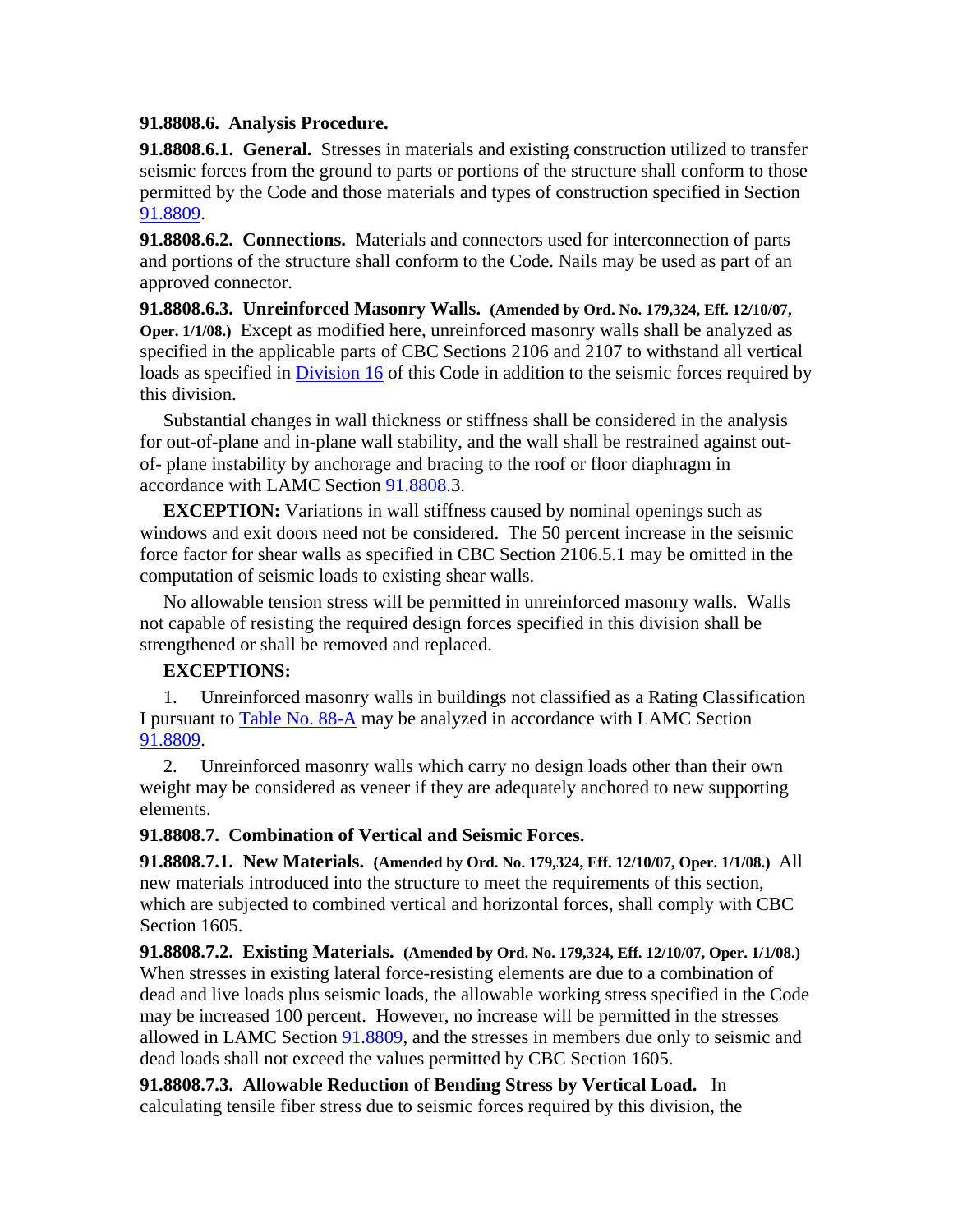maximum tensile fiber stress may be reduced by the full direct stress due to vertical dead loads.

**91.8808.8. Irregular Features. (Amended by Ord. No. 179,324, Eff. 12/10/07, Oper. 1/1/08.)** All structures having any of the irregular features described in Table 12.3-1 or Table 12.3-2 of ASCE-7 shall be designated to meet the additional requirements of those sections referenced in the tables.

### **SEC. 91.8809. MATERIALS OF CONSTRUCTION. (Amended by Ord. No. 171,175, Eff. 7/25/96.)**

**91.8809.1. General.** All materials permitted by this Code, including their appropriate allowable stresses and those existing configurations of materials specified herein, may be utilized to meet the requirements of this division.

#### **91.8809.2. Existing Materials.**

**91.8809.2.1. General. (Amended by Ord. No. 171,939, Eff. 4/15/98.)** Unreinforced masonry walls analyzed in accordance with this section may provide vertical support for roof and floor construction and resistance to lateral loads.

 All units of both bearing and nonbearing walls shall be laid with full shoved mortar joints; all head, bed and wall (collar) joints shall be solidly filled with mortar; and the bonding of adjacent wythes of multiwythe walls shall be as follows:

 The facing and backing shall be bonded so that not less than 4 percent of the wall surface of each face is composed of headers extending not less than four inches (102 mm) into the backing. The distance between adjacent full-length headers shall not exceed 24 inches (610 mm) either vertically or horizontally. In walls in which a single header does not extend through the wall, headers from the opposite sides shall overlap at least four inches (102 mm), or headers from opposite sides shall be covered with another header course overlapping the header below at least four inches (102 mm).

 Wythes of walls not bonded as described above shall be considered as veneer. The veneer wythe shall not be included in the effective thickness used in calculating the height-to-thickness ratio and the shear capacity of the wall.

 Tension stresses due to seismic forces normal to the wall may be neglected if the wall does not exceed the height-to-thickness ratio in Table No. 88-G and the in-plane shear stresses due to seismic loads as set forth in Table No. 88-J.

 If the wall height-to-thickness ratio exceeds the specified limits, the wall may be supported by vertical bracing members designed in accordance with Division 16 of this Code. The deflection of such bracing member at design loads shall not exceed one tenth of the wall thickness.

**EXCEPTION:** The wall may be supported by flexible vertical bracing members designed in accordance with Section 91.8808.2 if the deflection at design loads is not less than one quarter or more than one third of the wall thickness.

 All vertical bracing members shall be attached to floor and roof construction for their design loads independently of required wall anchors. Horizontal spacing of vertical bracing members shall not exceed one half the unsupported height of the wall or 10 feet (3048 mm).

 The wall height may be measured vertically to bracing elements other than a floor or roof. Spacing of the bracing elements and wall anchors shall not exceed six feet (1829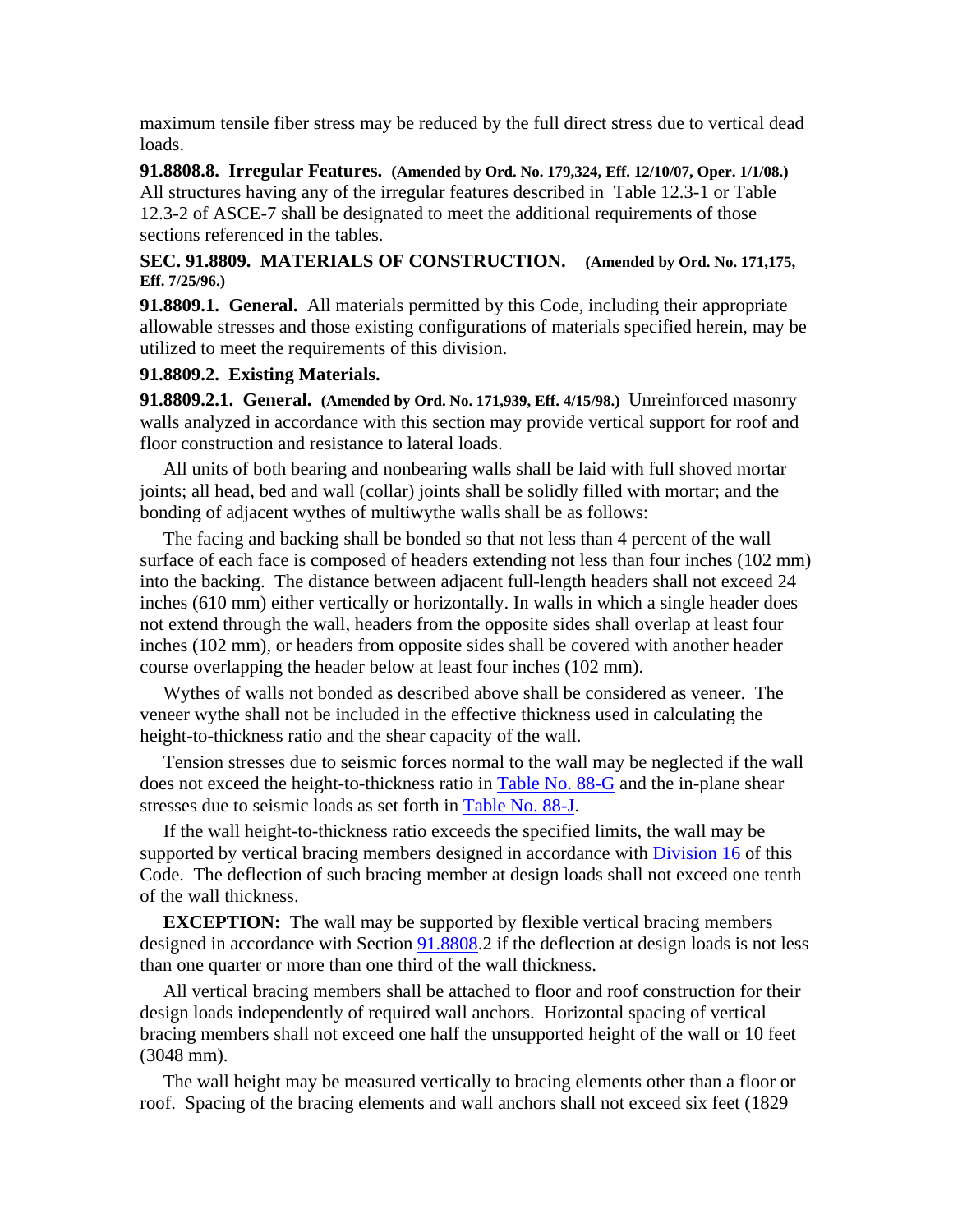mm). Bracing elements shall be detailed to minimize the horizontal displacement of the wall by components of vertical displacements of the floor or roof.

**91.8809.2.2. Veneer. (Amended by Ord. No. 171,939, Eff. 4/15/98.)** Veneer shall be anchored with approved anchor ties conforming to the required design capacity specified in Section 91.1403.4.3 and placed at a maximum spacing of 24 inches (610 mm).

**EXCEPTION:** Existing veneer anchor ties may be acceptable provided the ties are in good condition and conform to the minimum size, maximum spacing and material requirements specified in the provisions of the Los Angeles Building Ordinances in effect prior to October 6, 1933. Said provisions specified that veneer anchor ties shall be corrugated galvanized iron strips not less than one inch (25 mm) in width, eight inches (203 mm) in length and  $\frac{1}{16}$  inch (1.6 mm) in thickness and shall be located and laid in every alternate course in the vertical height of the wall at a spacing not to exceed 17 inches (432 mm) on center horizontally. As an alternate, said provisions specified that such ties may be laid in every fourth course vertically at a spacing not to exceed nine inches (229 mm) on center horizontally.

The existence and condition of existing veneer anchor ties shall be verified as follows:

 1. An approved testing laboratory shall verify the location and spacing of the ties and shall submit a report to the Department for approval as a part of the structural analysis.

 2. The veneer in a selected area shall be removed to expose a representative sample of ties (not less than four) for inspection by the Department.

**91.8809.2.3. Existing Roof, Floors, Walls, Footings and Wood Framing.** Existing materials, including wood shear walls utilized in the described configuration, may be used as part of the lateral load-resisting system, provided that the stresses in these materials do not exceed the values shown in Table No. 88-H.

**91.8809.3. Strengthening of Existing Materials.** New materials, including wood shear walls, may be utilized to strengthen portions of the existing seismic resisting system in the described configurations, provided that the stresses do not exceed the values shown in Table No. 88-I.

**91.8809.4. Alternate Materials.** Alternate materials, designs and methods of construction may be approved by the Department in accordance with the provisions of Article 8, Chapter IX of the Los Angeles Municipal Code.

#### **91.8809.5 Minimum Acceptable Quality of Existing Unreinforced Masonry Walls.**

**91.8809.5.1. General Provisions. (Amended by Ord. No. 171,939, Eff. 4/15/98.)** All unreinforced masonry walls utilized to carry vertical loads and seismic forces parallel and perpendicular to the wall plane shall be tested as specified in this section. All masonry quality shall equal or exceed the minimum standards established herein or shall be removed and replaced by new materials. Alternate methods of testing may be approved by the Department. The quality of mortar in all masonry walls shall be determined by performing in-place shear tests or by testing eight-inch (203 mm) diameter cores.

 The vertical wall joint between wythes (collar joints) shall be inspected at the test location after the in-place shear tests, and an estimate of the percentage of wythe-towythe mortar coverage shall be reported along with the results of the in-place shear tests.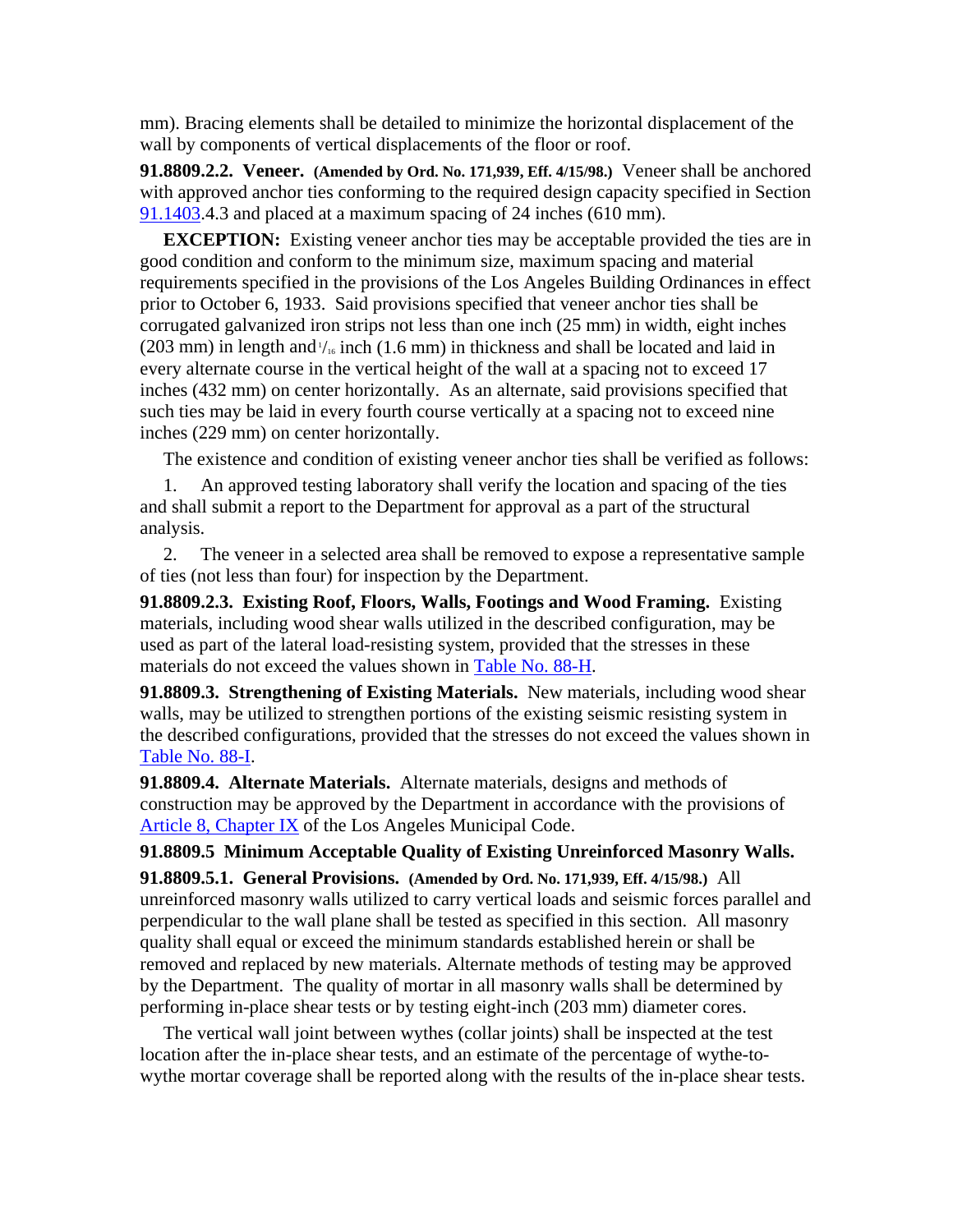Where the exterior face is veneer, the type of veneer, its thickness and its bonding and/or ties to the structural wall masonry shall also be reported.

 Alternative methods of testing may be approved by the Department. Nothing shall prevent pointing with mortar of all the masonry wall joints before the tests are first made. Prior to any pointing, the mortar joints must be raked and cleaned to remove loose and deteriorated mortar. Mortar for pointing shall be Type S or N except masonry cements shall not be used. All preparation and mortar pointing shall be done under the continuous inspection of a registered deputy inspector. At the conclusion of the inspection, the inspector shall submit a written report to the licensed engineer or architect responsible for the seismic analysis of the building setting forth the result of the work inspected. Such report shall be submitted to the Department for approval as part of the structural analysis.

 All testing shall meet Department-approved testing method parameters (including rate of load application) and shall be performed in accordance with the requirements specified in this section by a testing agency approved by the Department.

 An accurate record of all such tests and their location in the building shall be recorded and these results shall be submitted to the Department for approval as part of the structural analysis.

**91.8809.5.2. Number and Location of Tests. (Amended by Ord. No. 171,939, Eff. 4/15/98.)** The minimum number of tests shall be as follows:

 1. At each of both the first and top stories, not less than two per wall line or line of wall elements providing a common line of resistance to lateral forces.

 2. At each of all other stories, not less than one per wall element providing a common line of resistance to lateral forces.

3. In any case, not less than one per 1,500 square feet (139.4 m<sup>2</sup>) of wall surface and a total of eight.

 The shear tests shall be taken at locations representative of the mortar conditions throughout the entire building, taking into account variations in workmanship at different building height levels, variations in weathering of the exterior surfaces and variations in the condition of the interior surfaces due to deterioration caused by leaks and condensation of water and/or by the deleterious effects of other substances contained within the building. Where the higher h/t ratios allowed in Footnotes Nos. 4 and 5 of Table No. 88-G are to be used, the in-place shear tests taken at the top story shall be included in the 80 percent of the shear tests used to determine the minimum mortar shear strength.

 The exact test or core location shall be determined at the building site by the licensed engineer or architect responsible for the seismic analysis of the subject building.

**91.8809.5.3. In-Place Shear Tests. (Amended by Ord. No. 171,939, Eff. 4/15/98.)** The bed joints of the outer wythe of the masonry shall be tested in shear by laterally displacing a single brick relative to the adjacent bricks in that wythe. The mortar in the opposite head joint of the brick to be tested shall be removed and cleaned prior to testing. The minimum quality mortar in 80 percent of the shear tests shall not be less than the total of 30 psi (206.9 kPa) plus the axial stress in the wall at the point of the test. The shear stress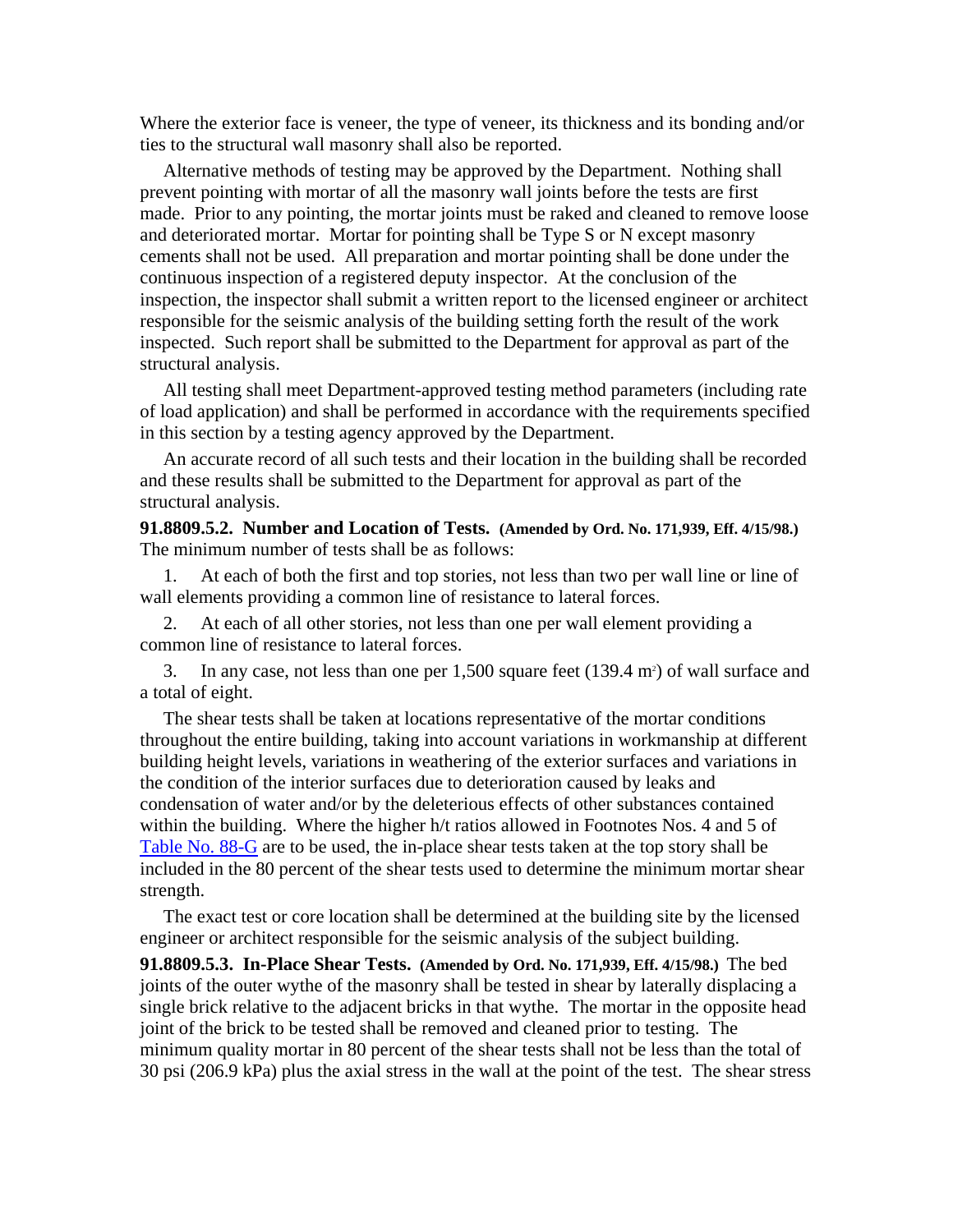shall be based on the gross area of both bed joints and shall be that shear stress at which movement of the masonry is first measured or at which cracking first appears.

 An internal caliper, graduated in 0.001 of an inch (0.025 mm) increments shall be used to measure movement of the masonry unit. A hydraulic jack equipped with a pressure gauge graduated in increments of 50 psi (345 kPa) or less shall be used. The jack load shall be applied at a rate not exceeding 5,000 pounds (22 240 N) per minute.

 The test shall be conducted by a minimum of two technicians. Load and displacement readings shall be recorded at the following intervals:

1. At a caliper reading of 0.001 inch (0.025 mm);

 2. At first visually observed sign of movement or cracking of the mortar or masonry unit;

3. At a caliper reading of 0.02 inch (0.51 mm); and

4. The ultimate load on the unit.

 The masonry unit to be tested shall not be located adjacent to a bond course in a brick wall laid in common bond. Tests to evaluate the mortar quality of structural walls shall not be conducted in masonry veneer.

 Walls with mortar values which are consistently low and do not meet the minimum quality values specified in this section shall be entirely pointed per U.B.C. Standard 21-8 except that the depth of joint penetration shall be 1-l/2 inch (38 mm) in lieu of the 3/4 inch (19 mm) specified.

**91.8809.5.4. Core Tests. (Amended by Ord. No. 171,939, Eff. 4/15/98.)** A minimum number of mortar test specimens equal to the number of required cores shall be prepared from the cores and tested as specified herein. The mortar joint of the outer wythe of the masonry core shall be tested in shear by placing the circular core section in a compression testing machine with the mortar bed joint rotated 15 degrees from the axis of the applied load. The mortar joint tested in shear shall have an average ultimate stress of 20 psi (138 kPa) based on the gross area. The average shall be obtained from the total number of cores made. If test specimens cannot be made from cores taken, the shear value shall be reported as zero.

**91.8809.6. Testing of Shear Bolts. (Amended by Ord. No. 171,939, Eff. 4/15/98.)** One fourth of all new shear bolts and dowels embedded in unreinforced masonry walls shall be tested by a registered deputy building inspector using a torque calibrated wrench to the following minimum torques:

1/2-inch-diameter bolts or dowels – 40 foot-pounds.

5/8-inch-diameter bolts or dowels – 50 foot-pounds.

3/4-inch-diameter bolts or dowels – 60 foot-pounds.

For SI: 1 inch =  $25.4$  mm, 1 foot-pound =  $1.356$  Nm

 No bolts exceeding 3/4-inch (19.1 mm) shall be used. All nuts shall be installed over malleable iron or plate washers when bearing on wood and heavy cut washers when bearing on steel.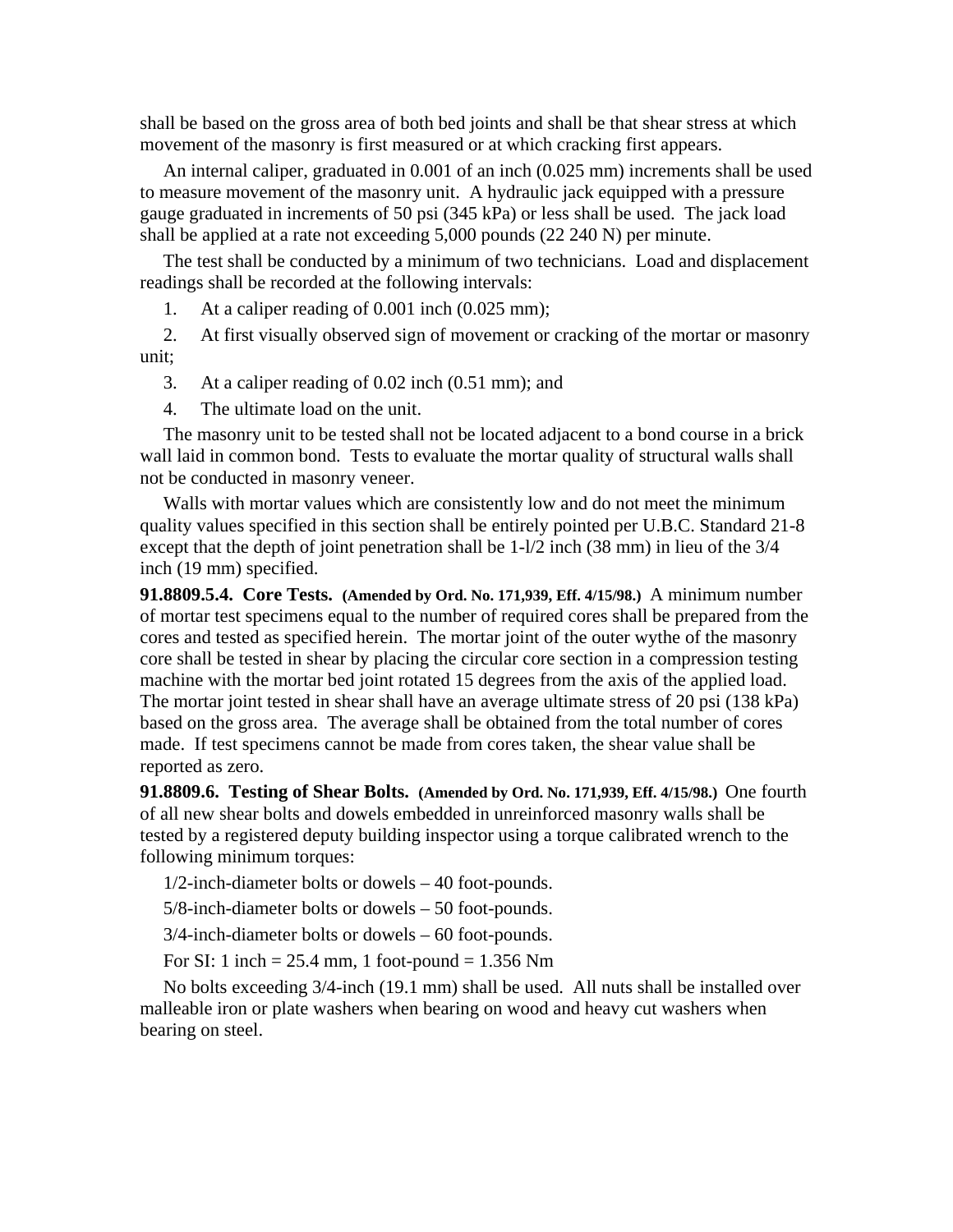### **91.8809.7. Determination of Allowable Stresses for Design Methods Based on Test Results.**

**91.8809.7.1. Design Shear Values. (Amended by Ord. No. 171,939, Eff. 4/15/98.)** Design seismic in-plane shear stresses shall be substantiated by tests performed as specified in Section 91.8809.5.3 and 91.8809.5.4.

 Design stresses shall be related to test results obtained in accordance with Table No. 88-J. Intermediate values between 3 and 10 psi (20.7 kPa and 69 kPa) may be interpolated.

**91.8809.7.2. Design compression and tension values. (Amended by Ord. No. 171,939, Eff. 4/15/98.)** Compression stresses for unreinforced masonry having a minimum design shear value of three psi (20.7 kPa) shall not exceed 100 psi (690 kPa). Design tension values for unreinforced masonry shall not be permitted.

**91.8809.8. (Amended by Ord. No. 171,939, Eff. 4/15/98.)** Five percent of the existing rod anchors utilized as all or part of the required wall anchors shall be tested in pullout by an approved testing laboratory. The minimum number tested shall be four per floor, with two tests at walls with joists framing into the wall and two tests at walls with joists parallel to the wall. The test apparatus shall be supported on the masonry wall at a minimum distance of the wall thickness from the anchor tested. The rod anchor shall be given a preload of 300 pounds (136 kg) prior to establishing a datum for recording elongation. The tension test load reported shall be recorded at  $\frac{1}{s}$ -inch (3.2 mm) relative movement of the anchor and the adjacent masonry surface. Results of all tests shall be reported. The report shall include the test results as related to the wall thickness and joist orientation. The allowable resistance value of the existing anchors shall be 40 percent of the average of those tested anchors having the same wall thickness and joist orientation.

**91.8809.9.** Qualification tests for devices used for wall anchorage shall be tested with the entire tension load carried on the enlarged head at the exterior face of the wall. Bond on the part of the device between the enlarged head and the interior wall face shall be eliminated for the qualification tests. The resistance value assigned the device shall be 20 percent of the average of the ultimate loads.

### **SEC. 91.8810. INFORMATION REQUIRED ON PLANS. (Amended by Ord. No. 171,175, Eff. 7/25/96.)**

**91.8810.1. General.** In addition to the seismic analysis required elsewhere in this division, the licensed engineer or architect responsible for the seismic analysis of the building shall determine and record the information required by this section on the approved plans.

**91.8810.2. Construction Details. (Amended by Ord. No. 172,592, Eff. 6/28/99, Oper. 7/1/99.)** The following requirements, with appropriate construction details, shall be made part of the approved plans:

 1. All unreinforced masonry walls shall be anchored at the roof and ceiling levels by tension bolts through the wall as specified in Table No. 88-I, or by an approved equivalent at a maximum anchor spacing of six feet (1829 mm). Anchors installed in accordance with Section  $91.8114$  of this Code shall be accepted as conforming to this requirement.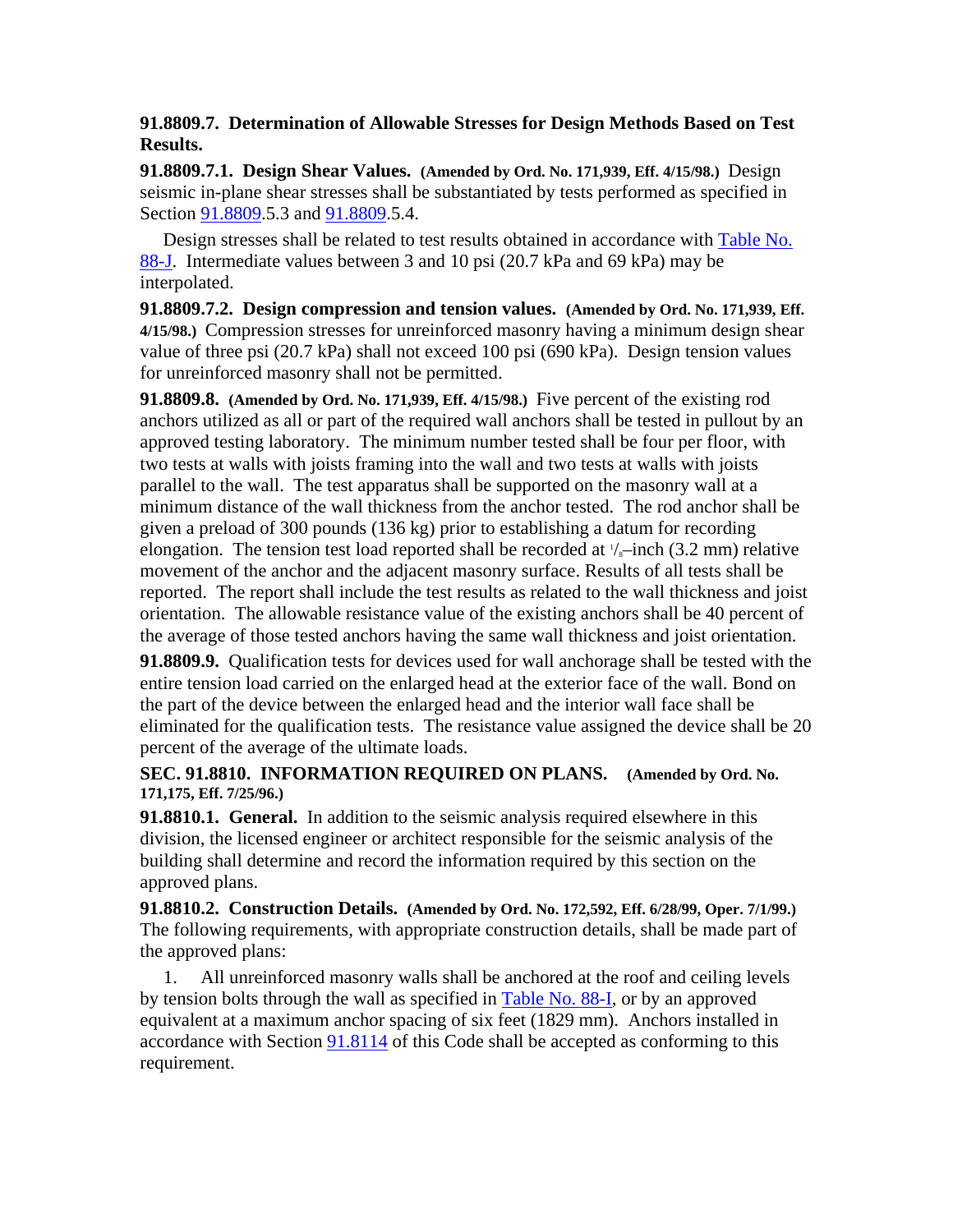All unreinforced masonry walls shall be anchored at all floors and ceiling with tension bolts through the wall or by existing rod anchors at a maximum anchor spacing of six feet (1829 mm). All existing rod anchors shall be secured to the joists to develop the required forces. The Department may require testing to verify the adequacy of the embedded ends of existing rod anchors. Tests, when required, shall conform to Section 91.8809.8.

**EXCEPTION:** Walls need not be anchored to ceiling systems that, because of their low mass and/or relative location with respect to the floor or roof systems, would not impose significant normal forces on the wall and cause out-of-plane wall failures.

 At the roof and all floor levels, the anchors nearest the building corners shall be combination shear and tension anchors located not more than two feet (610 mm) horizontally from the inside corners of the walls.

 When access to the exterior face of the masonry wall is prevented by proximity of an existing building, wall anchors conforming to Items 5 and 7 in Table No. 88-I may be used.

 Alternative devices to be used in lieu of tension bolts for masonry wall anchorage shall be tested as specified in Section 91.8809.9.

 2. Diaphragm chord stresses of horizontal diaphragms shall be developed in existing materials or by addition of new materials.

 3. Where trusses and beams other than rafters or joists are supported on masonry, independent secondary columns shall be installed to support vertical loads of the roof or floor members.

 4. **(Amended by Ord. No. 179,324, Eff. 12/10/07, Oper. 1/1/08.)** Parapets and exterior wall appendages not capable of resisting the forces specified in this division shall be removed, stabilized or braced to ensure that the parapets and appendages remain in their original position.

 The maximum height of an unbraced, unreinforced masonry parapet above the lower of either the level of tension anchors or roof sheathing shall not exceed one and one half times the thickness of the parapet wall. If the required parapet height exceeds this maximum height, a bracing system designed for the force factors specified in Table Nos. 88-E and 88-F for walls shall support the top of the parapet. Parapet corrective work must be performed in conjunction with the installation of tension roof anchors.

 5. All deteriorated mortar joints in unreinforced masonry walls shall be pointed with Type S or N mortar. Prior to any pointing, the wall surface must be raked and cleaned to remove loose and deteriorated mortar. All preparation and pointing shall be done under the continuous inspection of a registered deputy inspector certified to inspect masonry or concrete. At the conclusion of the project, the inspector shall submit a written report to the Department setting forth the portion of work inspected.

 6. Repair details of any cracked or damaged unreinforced masonry wall required to resist forces specified in this division.

**91.8810.3. Existing Construction.** The following existing construction information shall be made a part of the approved plans:

 1. The type and dimensions of existing walls and the size and spacing of floor and roof members.

2. The extent and type of existing wall anchorage to floors and roof.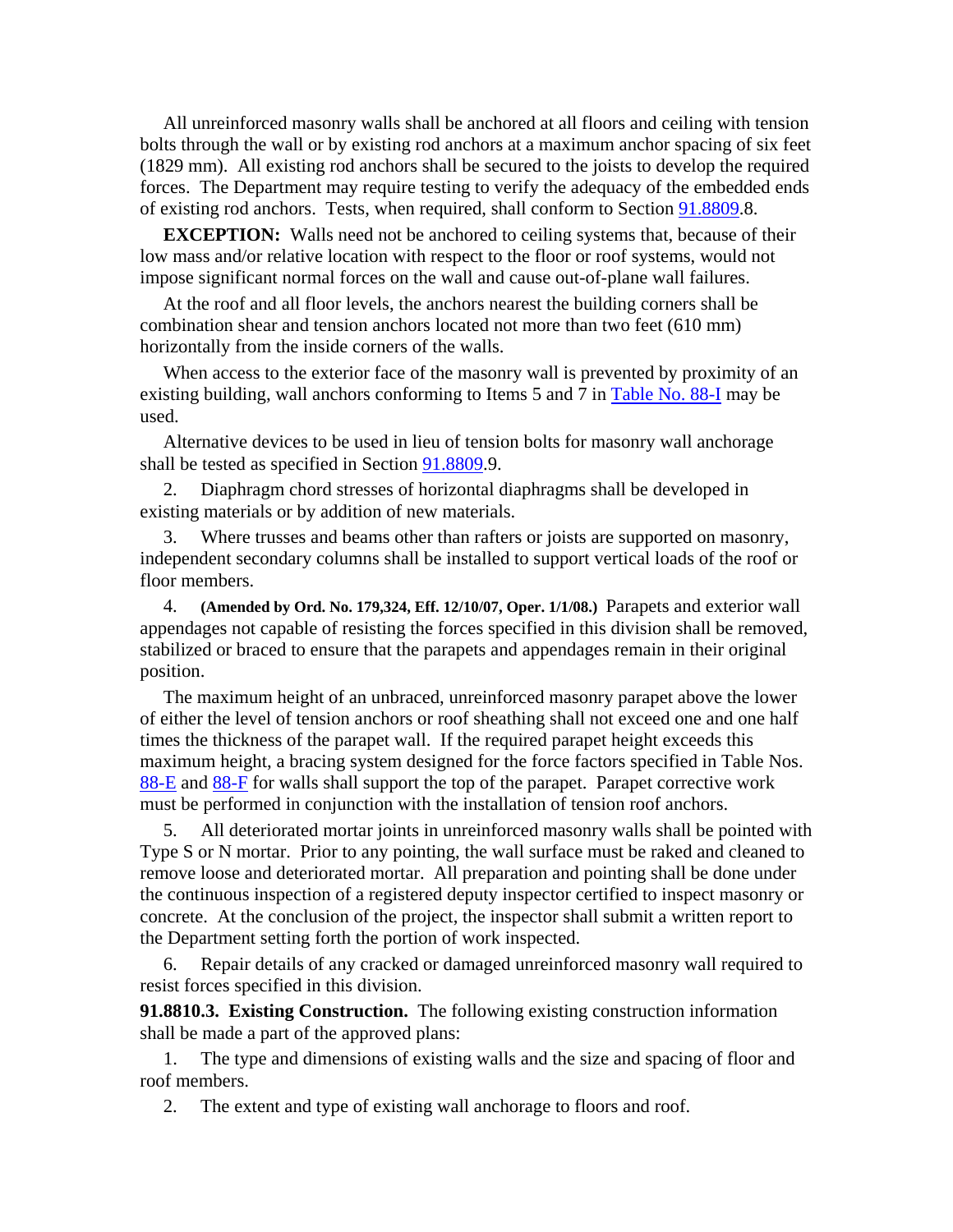3. The extent and type of parapet corrections which were performed in accordance with Section 91.8114 of this Code.

 4. Accurately dimensioned floor plans and masonry wall elevations showing dimensioned openings, piers, wall thickness and heights, and veneer and anchorages.

 5. The location of cracks or damaged portions of unreinforced masonry walls requiring repairs.

 6. The type of interior wall surfaces and ceilings, and if reinstalling or anchoring existing plaster is necessary.

7. The general condition of the mortar joints and if the joints need pointing.

 8. The location of the shear tests shall be shown on the floor plans and building wall elevations, and the complete test report shall be reproduced on the approved plans.

# **SEC. 91.8811. DESIGN CHECK – COMPATIBILITY OF ROOF DIAPHRAGM STIFFNESS TO UNREINFORCED MASONRY WALL OUT-OF-PLANE STABILITY. (Amended by Ord. No. 171,175, Eff. 7/25/96.)**

**91.8811.1. General. (Amended by Ord. No. 171,939, Eff. 4/15/98.)** The requirements of this section are in addition to the requirements of Sections  $91.8808$  and  $91.8809$ . The relative stiffness and strength of a diaphragm governs the amount of amplification of the seismic ground motion by the diaphragm and, therefore, a diaphragm stiffness and strengthrelated check of the out-of-plane stability of unreinforced masonry walls anchored to wood diaphragms shall be made. This section contains a procedure for the evaluation of the out-of-plane stability of unreinforced masonry walls anchored to wood diaphragms that are coupled to shear-resisting elements.

**91.8811.2. Requirements for Terms. (Amended by Ord. No. 179,324, Eff. 12/10/07, Oper. 1/1/08.)** The requirements for the terms used in this Division shall be defined as follows:

**CROSS WALL** is a wood-framed wall having a height-to-length ratio of:

- 1. Two to one for wood structural panels.
- 2. One to one for gypsum board, gypsum lath, cement plaster or diagonal sheathing.

 The total strength of all cross walls located within any 40-foot (12 192 mm) length of diaphragm measured in the direction of the diaphragm span shall not be less than 30 percent of the strength of the diaphragm in the direction of consideration.

**DEMAND-CAPACITY RATIO (DCR)** is a ratio of the following:

 1. **Demand** = lateral forces due to 33 percent of the weight of the diaphragm and the tributary weight of the walls and other elements anchored to the diaphragm.

 2. **Capacity** = diaphragm total shear strength in the direction under consideration as determined using the values in Table No. 88-K or Table No. 88-L.

**91.8811.3. Notations. (Amended by Ord. No. 171,939, Eff. 4/15/98.)**

 $D =$  depth of diaphragm, in feet (mm), measured perpendicular to the diaphragm span.

 *h/t* = height-to-thickness ratio of an unreinforced masonry wall. The height shall be measured between wall anchorage levels and the thickness shall be measured through the wall cross section.

 $L =$  span of diaphragm between masonry shear walls or steel frames.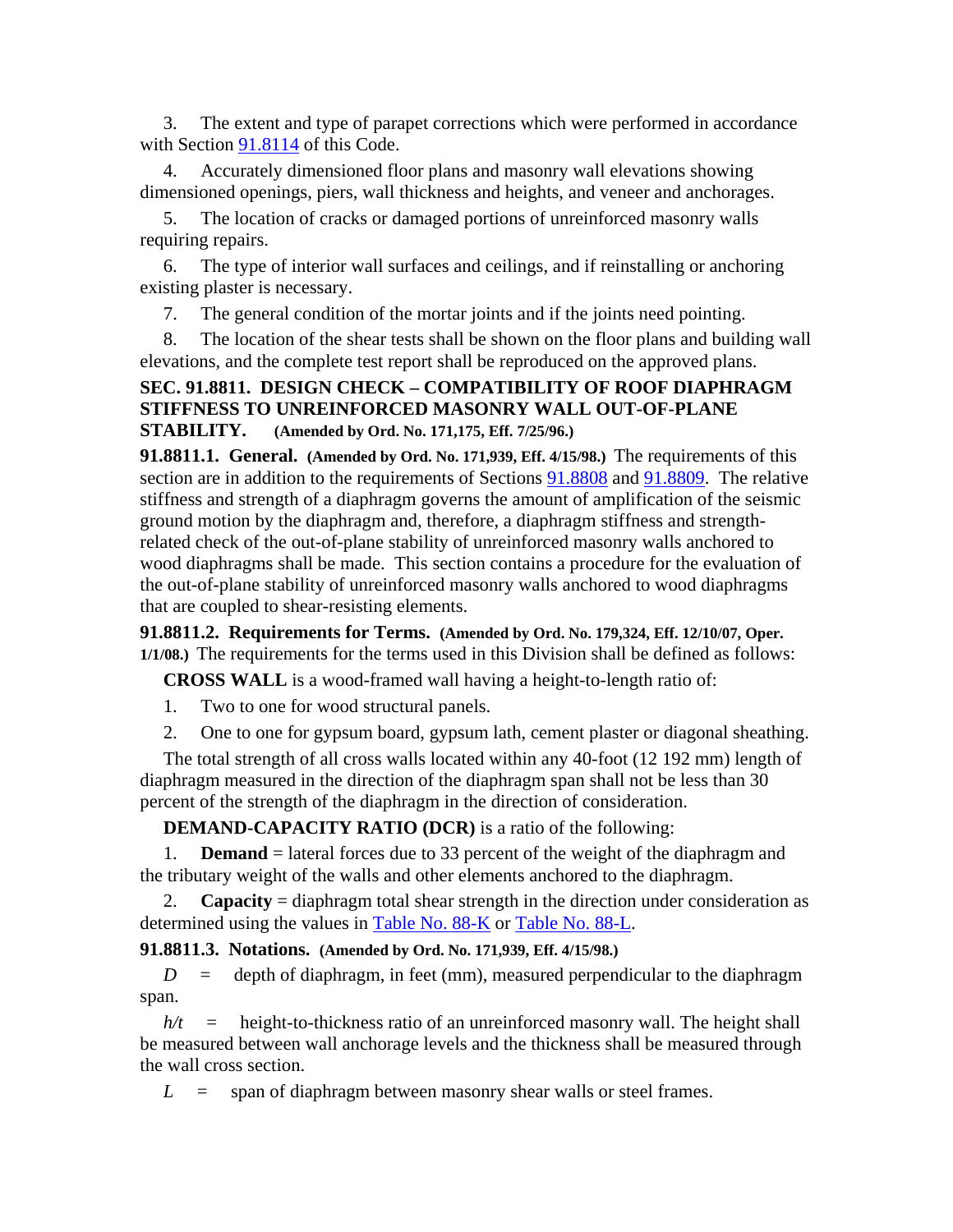$V_c$  = total shear capacity of cross walls in the direction of analysis immediately below the diaphragm level being investigated as determined by using Tables Nos. 88-K and 88-L.

 $v_{u}$  = maximum shear strength in pounds per foot for a diaphragm sheathed with any of the materials given in Tables Nos. 88-K and 88-L.

 $W_d$  = total dead load of the diaphragm plus the tributary weight of the walls anchored to the diaphragm, the tributary ceiling and partitions and the weight of any other permanent building elements at the diaphragm level under investigation.

### **91.8811.4. Design Check Procedure. (Added by Ord. No. 171,939, Eff. 4/15/98.)**

**91.8811.4.1. General.** The demand-capacity ratio (DCR) for the building under investigation shall be calculated using the following equations:

$$
DCR = 0.33 W_{d}/2v_{u}D \qquad (11-3)
$$

or

 $DCR = 0.33W_d/(2v_uD + V_c)$  (11-4)

**91.8811.4.2. Diaphragm Deflection.** The calculated DCR shall be to the left of the curve in Figure No. 88-A. Where the calculated DCR is outside (to the right of) the curve, the diaphragm deflection limits are exceeded, and cross walls may be used to reduce the deflection.

**91.8811.4.3. Unreinforced Masonry Wall Out-of-Plane Stability.** The DCR shall be calculated discounting any cross walls. If the DCR corresponding to the diaphragm span is to the right of the curve in Figure No. 88-A, the region within the curve at and below the intersection of the diaphragm span with the curve may be used to determine the allowable h/t values per Table No. 88-G.

### **SEC. 91.8812. VIOLATIONS. (Amended by Ord. No. 171,939, Eff. 4/15/98.)**

 Notwithstanding any other provision of this Code to the contrary, it shall be unlawful for any person, firm, or corporation to maintain, use, or occupy any building within the scope of this division which does not meet the minimum earthquake standards specified in this division.

 Any person who violates, causes or permits another person to violate this provision is guilty of a misdemeanor. Any person includes an owner, lessor, sublessor, manager or person in control of a building subject to this division. This term shall not include any person who is merely a tenant or other individual occupying any dwelling unit, efficiency dwelling unit, guest room or suite in a building. The legal owner of a building is that person, firm, corporation, partnership or other entity whose name or title appears on the record with the Office of the County Recorder, as well as all successors or assignees of these persons.

**EXCEPTION:** This section shall not apply to any building on which work is proceeding in compliance with the time limits set forth in this division, and/or in compliance with any extensions of time granted by the Department or the Board; or any action, order or determination made by the Department or the Board in the implementation of this division.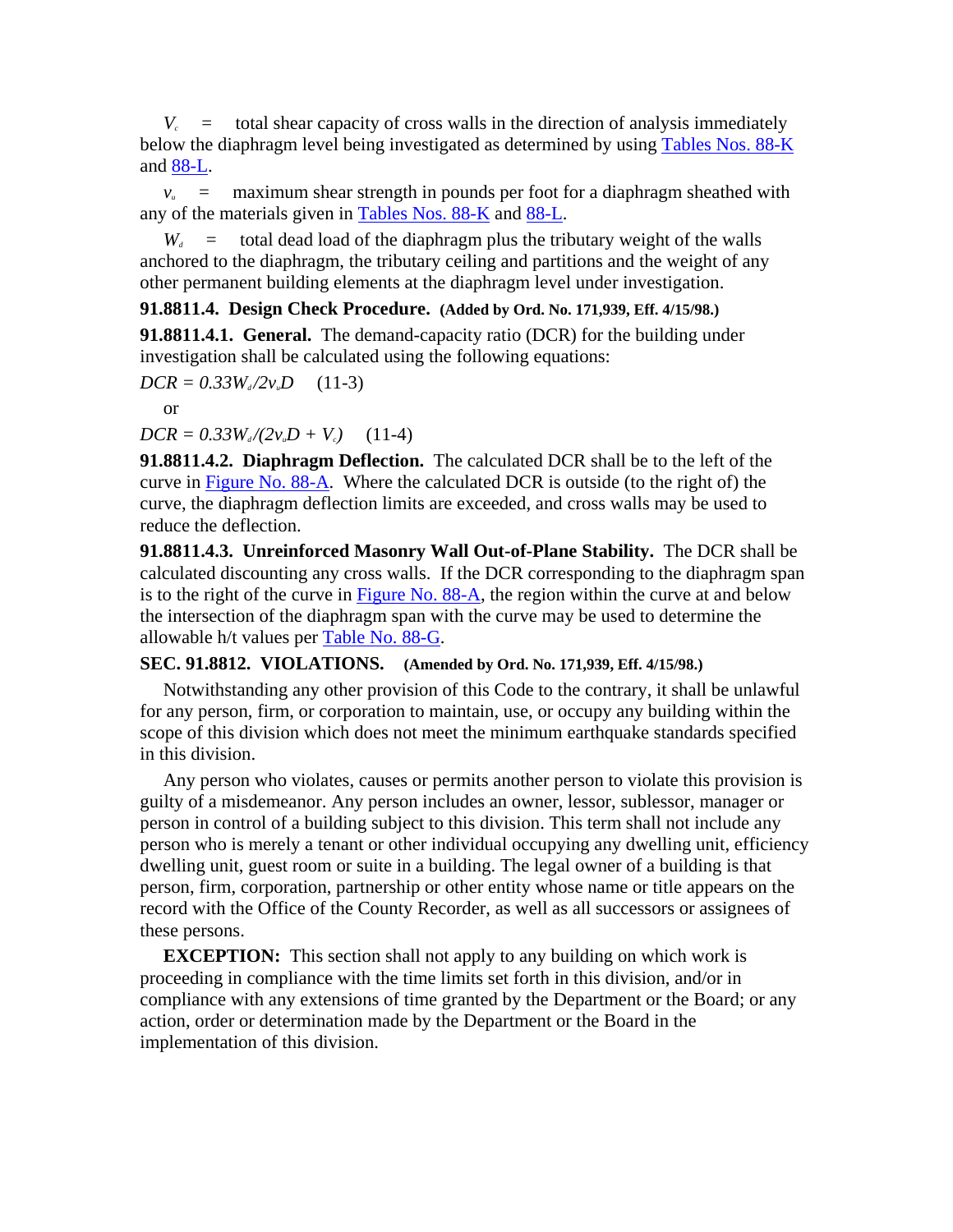#### **SEC. 91.8813. SPECIAL REQUIREMENTS FOR VACANT BUILDINGS. (Amended by Ord. No. 171,175, Eff. 7/25/96.)**

**91.8813.1. General.** This section shall apply to every vacant unreinforced masonry bearing wall building within the scope of this division which has not complied with the requirements contained in this division.

**91.8813.2. Enforcement.** When the Department determines that a building is within the scope of this section, it shall notify the owner and order the owner to bring the building into compliance with the provisions of this section Compliance with such an order shall be accomplished within the time limits set forth herein and any extensions of time granted by the Department. If the owner does not comply within such time limits, then the Department may order the demolition of the building or structure in accordance with the provisions of Section 91.8903.

#### **91.8813.3 Time for Compliance. (Amended by Ord. No. 171,939, Eff. 4/15/98.)**

 1. For a one-story building with wall anchors installed pursuant to Section 91.8808.3, either before or within 60 days after notice is given by the Department:

 Within 180 days after notice is given pursuant to this section, the owner shall submit to the Department either plans and a structural analysis for the proposed structural alterations of the building necessary to comply with the minimum requirements of this division, or an application for demolition of the building or structure.

 If the owner elects to perform the proposed structural alterations, then within 270 days after notice is given pursuant to this section, the owner shall obtain the necessary permits for strengthening the building or structure; within 90 days of obtaining a permit to strengthen the building, the owner shall commence strengthening work; and within 18 months after notice is given pursuant to this section, the owner shall complete all strengthening work.

 If the owner elects to demolish the building, then within 210 days after notice is given pursuant to this section, the owner shall obtain permits for the demolition of the building or structure; within 21 days of obtaining a demolition permit, the owner shall commence demolition; and within 300 days after notice is given pursuant to this section the owner shall complete the demolition of the building or structure.

2. Time for compliance for all other buildings:

 Within 60 days after notice is given pursuant to this section, the owner shall submit to the Department either plans and a structural analysis for the proposed structural alterations of the building necessary to comply with the minimum requirements of this division, or an application for demolition of the building or structure.

 If the owner elects to perform the necessary alterations, then within 120 days after notice is given pursuant to this section, the owner shall obtain the necessary permits for strengthening the building or structure; within 21 days of obtaining a permit, the owner shall begin work; and within 365 days after notice is given pursuant to this section, the owner shall complete all strengthening work.

 If the owner elects to perform the necessary alterations, then within 120 days after notice is given pursuant to this section, the owner shall obtain the necessary permits for strengthening the building or structure; and within 120 days after obtaining the demolition permit, the owner shall complete the demolition of the building or structure.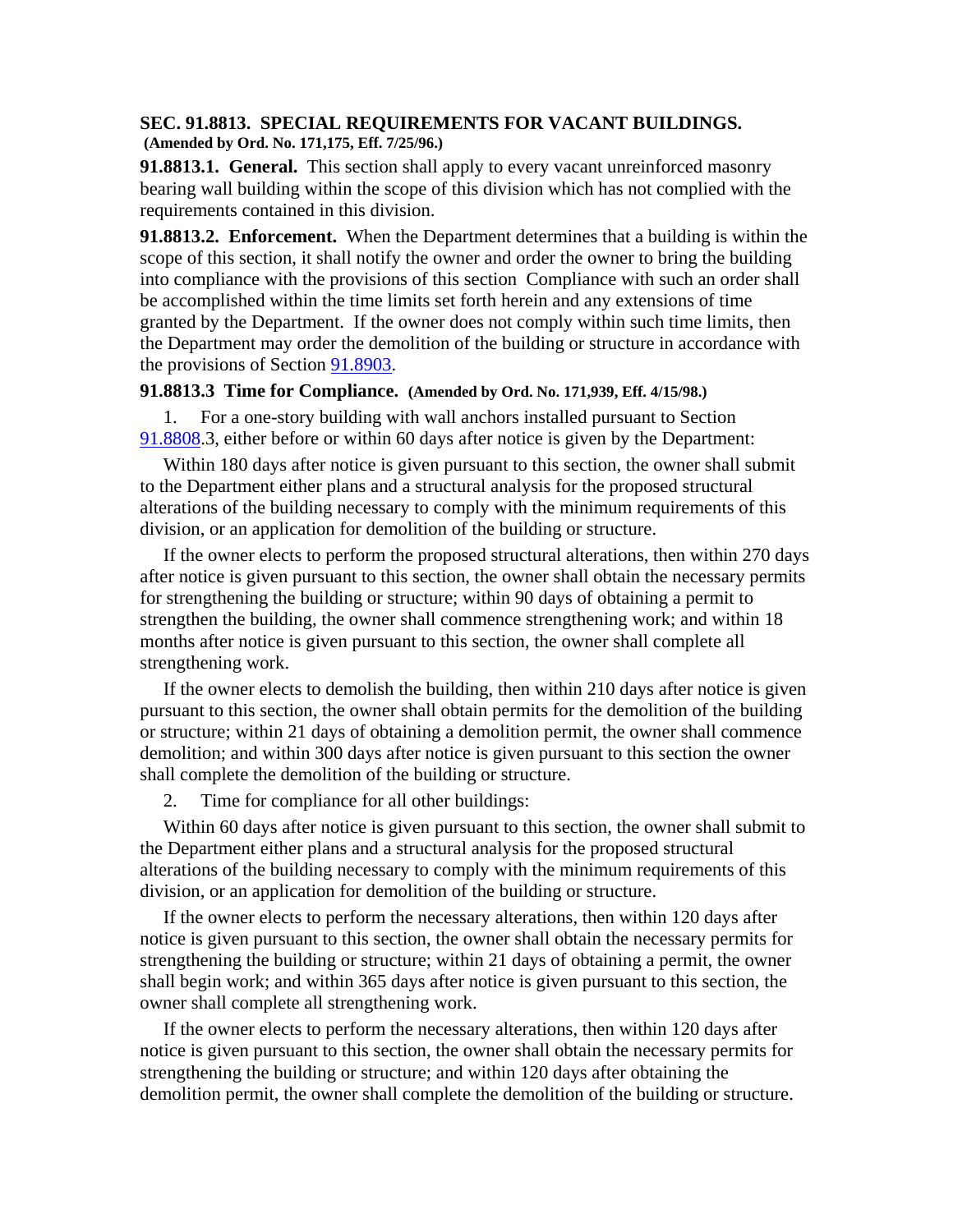**91.8813.4. Special Provisions for Damaged Buildings.** An unreinforced masonry bearing wall building which is damaged or partially destroyed by fire, flood, wind, earthquake or other calamity or act of God or the public enemy shall be repaired or demolished within six months of such damage or destruction.

### **DEMAND-CAPACITY RATIO, 0.33 W<sub>p</sub>/(2v<sub>u</sub>D) OR 0.33 W<sub>p</sub>/(2v<sub>u</sub>D + SV<sub>c</sub>) ACCEPTABLE SPAN FOR DIAPHRAGMS (BASED ON DISPLACEMENT CONTROL CONCEPTS)**

**FIGURE NO. 88-A (Added by Ord. No. 165,310, Eff. 12/31/89.)**

# **TABLE NO. 88-A**

# **RATING CLASSIFICATIONS**

| <b>TYPE OF BUILDING</b>     | <b>CLASSIFICATION</b> |
|-----------------------------|-----------------------|
| <b>Essential Building</b>   |                       |
| <b>High Risk Building</b>   |                       |
| <b>Medium Risk Building</b> | ПI                    |
| Low Risk Building           |                       |

# **TABLE NO. 88-B**

# **TIME LIMITS FOR COMPLIANCE**

| <b>REQUIRED</b><br><b>ACTION BY</b><br><b>OWNER</b>                 | <b>OBTAIN</b><br><b>BUILDING</b><br><b>PERMIT WITHIN</b> | <b>COMMENCE</b><br><b>CONSTRUCTION</b><br><b>WITHIN</b> | <b>COMPLETE</b><br><b>CONSTRUCTION</b><br><b>WITHIN</b> |
|---------------------------------------------------------------------|----------------------------------------------------------|---------------------------------------------------------|---------------------------------------------------------|
| Complete Structural<br>Alterations or<br><b>Building Demolition</b> | year                                                     | $180 \text{ days}$ *                                    | 3 years                                                 |
| <b>Wall Anchor</b><br>Installation                                  | 180 days                                                 | 270 days                                                | year                                                    |

\*Measured from date of building permit issuance.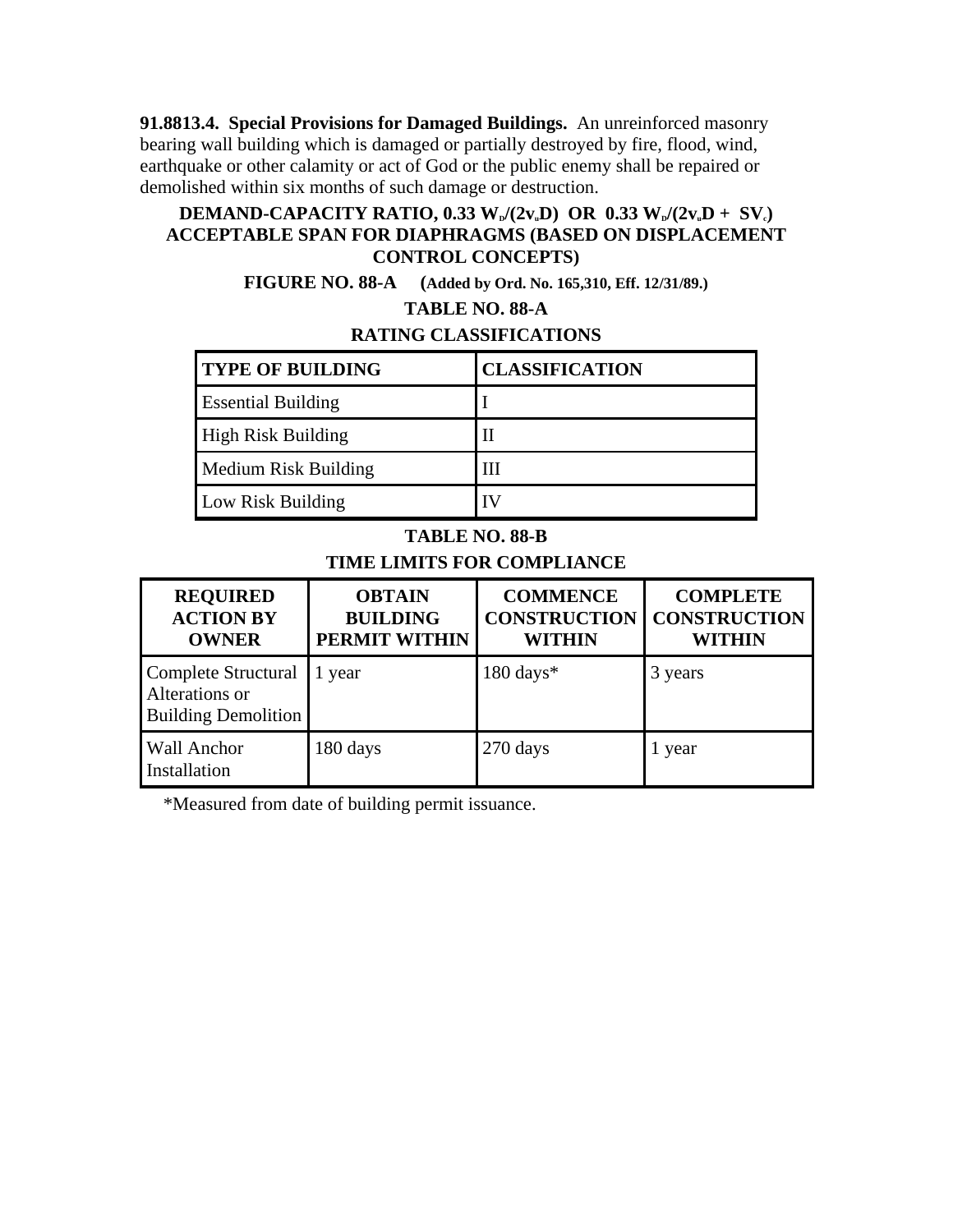# **TABLE NO 88-C SERVICE PROVISIONS AND EXTENDED TIME PROVISIONS\*\* (Amended by Ord. No. 160,451, Eff. 11/25/85.)**

| <b>Rating Occupant</b><br><b>Classification</b> | <b>Extension of Time</b><br>if Wall Anchors<br>Load | <b>Minimum Time</b><br>Periods are<br><b>Installed</b> | <b>Service of Order</b> |
|-------------------------------------------------|-----------------------------------------------------|--------------------------------------------------------|-------------------------|
| I (Highest Priority)                            | Any                                                 | One Year                                               |                         |
| $\mathbf{I}$                                    | 100 or more                                         | One Year                                               | 90 Days                 |
| III                                             | 100 or more                                         | One Year                                               | One Year                |
|                                                 | More than 50, but<br>less than 100                  | One Year                                               | <b>Two Years</b>        |
|                                                 | More than 19, but<br>less than 51                   | One Year                                               | Three Years             |
| IV (Lowest Priority)                            | less than 20                                        | One Year                                               | Four Years              |

 \*\*Buildings that have obtained a building permit for wall anchors and met the time schedule in Table 88-B for wall anchor installation may utilize the time extensions, which are permitted in Table 88-C prior to the adoption of this ordinance. **(Amended by Ord. No. 179,324, Eff. 12/10/07, Oper. 1/1/08.)**

### **TABLE NO. 88-D**

# **HORIZONTAL FORCE FACTORS BASED ON RATING CLASSIFICATION**

| <b>RATING CLASSIFICATION</b> | <b>IKCS</b> |
|------------------------------|-------------|
|                              | 0.186       |
|                              | 0.133       |
| III & IV                     | 0.100       |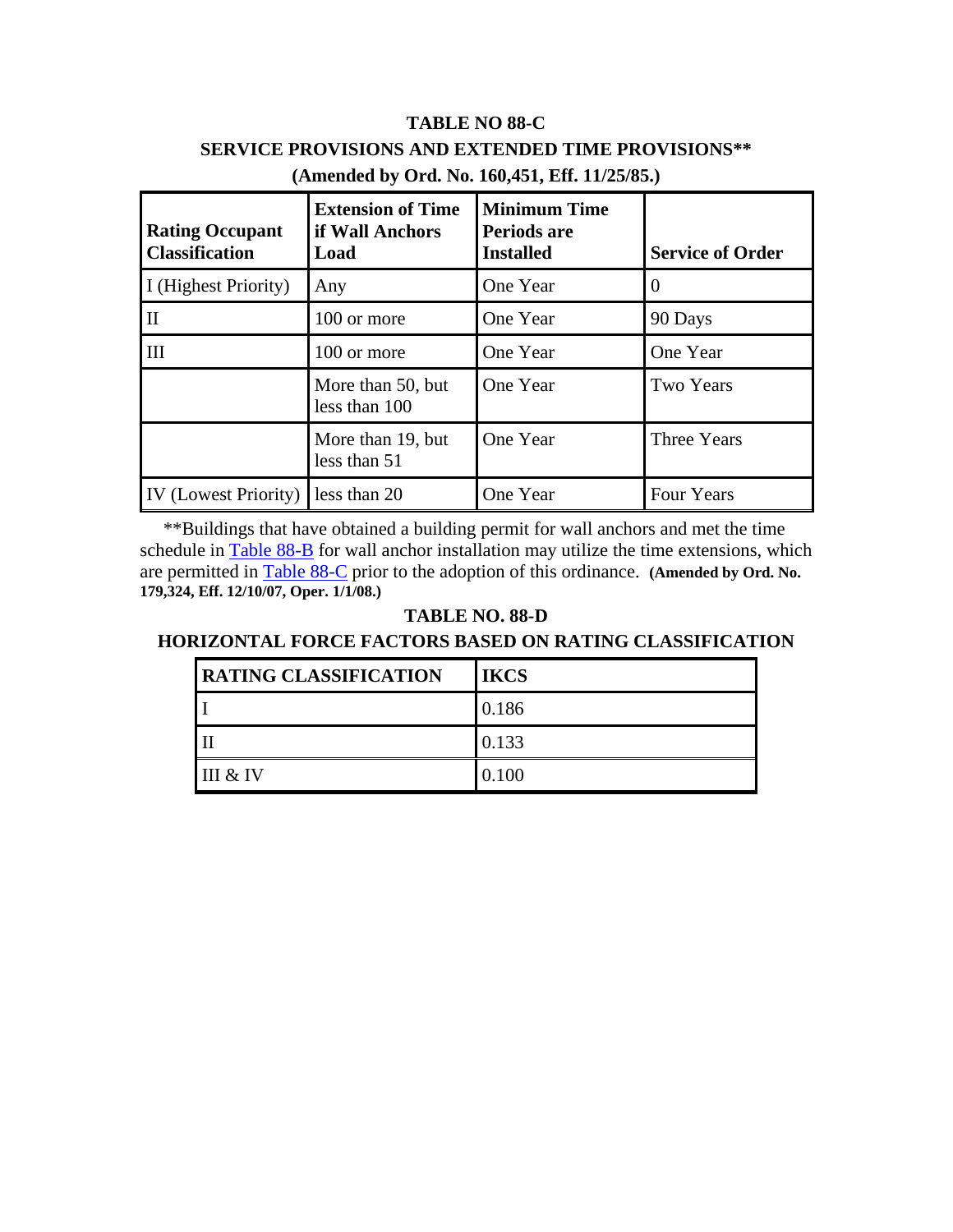# **TABLE NO. 88-E HORIZONTAL FORCE FACTORS "IS" FOR PARTS OR PORTIONS OF STRUCTURES**

| <b>RATING CLASSIFICATION</b> | <b>IS</b> |
|------------------------------|-----------|
|                              | 1.50      |
|                              | 1.00      |
| III & IV                     | 0.75      |

#### **TABLE NO. 88-F**

# **HORIZONTAL FORCE FACTOR "CP" FOR PARTS OR PORTIONS OF BUILDINGS OR OTHER STRUCTURES 1**

# **(Amended by Ord. No. 171,939, Eff. 4/15/98.)**

ă.

| PART OR PORTION OF BUILDINGS                                                                                                                                                                 | <b>DIRECTION</b><br><b>OF FORCE</b> | <b>VALUE OF</b><br>$\mathbf{C}_{\scriptscriptstyle{\mathrm{D}}}$ |
|----------------------------------------------------------------------------------------------------------------------------------------------------------------------------------------------|-------------------------------------|------------------------------------------------------------------|
| Exterior bearing and nonbearing walls; interior<br>bearing walls and partitions; interior nonbearing walls<br>and partitions over 10 feet in height; masonry fences<br>over 6 feet in height | Normal to flat<br>surface           | 0.20                                                             |
| Cantilever parapet and other cantilever walls, except<br>retaining walls.                                                                                                                    | Normal to flat<br>surface           | 1.00                                                             |
| Exterior and interior ornamentations and appendages.                                                                                                                                         | Any direction                       | 1.00                                                             |
| When connected to or a part of a building: towers,<br>tanks, towers and tanks plus contents, racks over 8<br>feet 3 inches in height plus contents, chimneys,<br>smokestacks and penthouses. | Any direction                       | $0.20$ $2.4$                                                     |
| When connected to or a part of a building: rigid and<br>rigidly mounted equipment and machinery not<br>required for continued operation of essential<br>occupancies. <sup>5</sup>            | Any horizontal<br>direction         | 0.20 <sup>3</sup>                                                |
| Tanks plus effective contents resting on the ground.                                                                                                                                         | Any direction                       | 0.12                                                             |
| Floors and roofs acting as diaphragms.                                                                                                                                                       | In the plane of<br>the diaphragm    | 0.12 <sup>6</sup>                                                |
| Prefabricated structural elements, other than walls,<br>with force applied at center of gravity of assembly.                                                                                 | Any horizontal<br>direction         | 0.30                                                             |
| Connections for exterior panels or elements.                                                                                                                                                 | Any direction                       | 2.00                                                             |

For SI: 1 inch = 25.4 mm, 1 foot = 305 mm.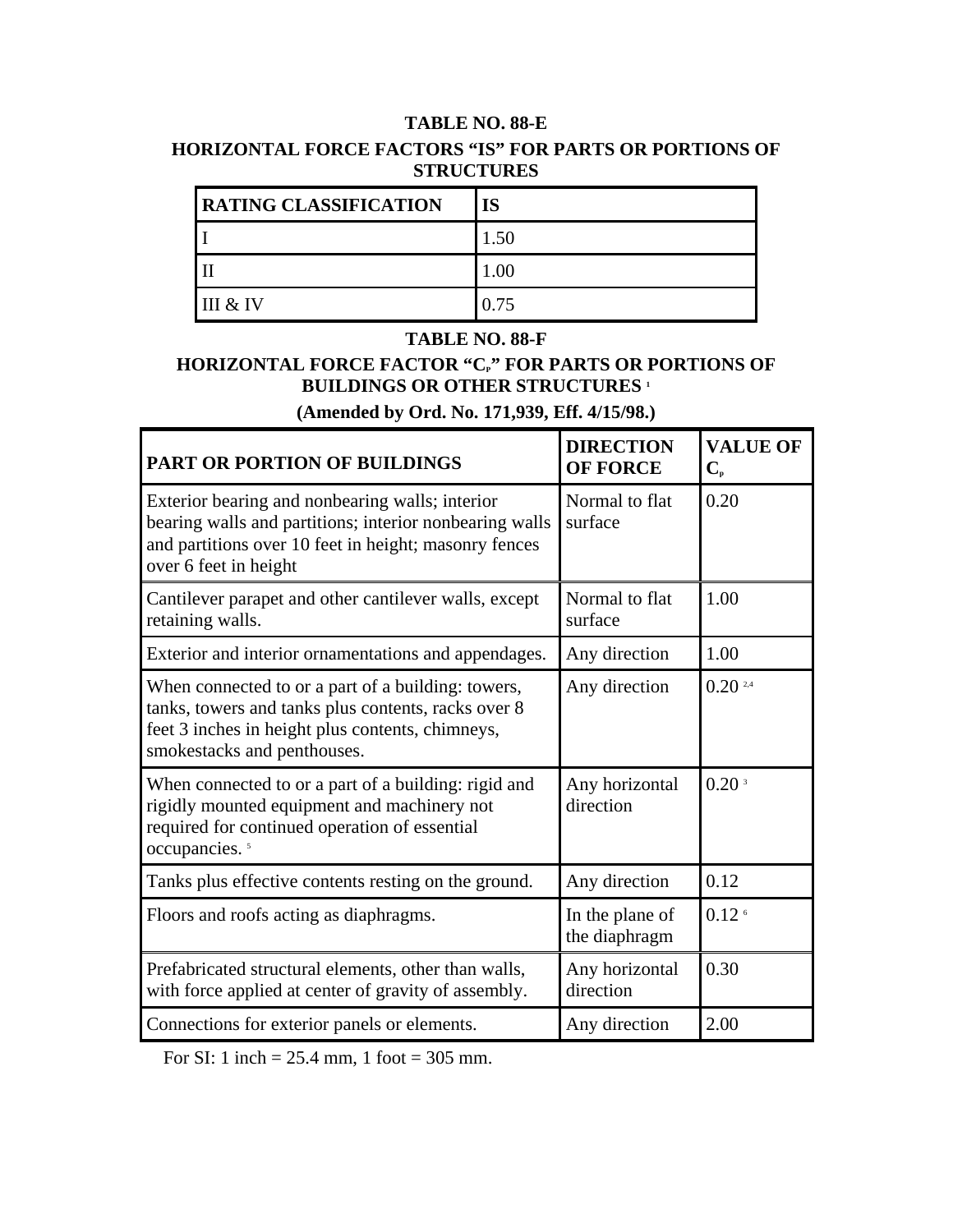#### **Notes:**

<sup>1.</sup> See Section 91.8808.2 for use of  $C_p$ .

<sup>2.</sup> When located in the upper portion of any building with a height to depth ratio of 5 to 1 or greater, the value shall be increased by 50 percent.

 $3.$  For flexible and flexible mounted equipment and machinery, the appropriate values for  $C_p$  shall be determined with consideration given to both the dynamic properties of the equipment and machinery and to the building and building or structure in which it is placed.

<sup>4.</sup> The  $W_p$  for storage racks shall be the weight of the racks plus contents. The value of  $C_p$  for racks over two storage support levels in height shall be 0.16 for the levels below the top two levels.

 $5.$  The design of the equipment and machinery and their anchorage is an integral part of the design and specification of that equipment and machinery. The structure to which the equipment or machinery is mounted shall be capable of resisting the anchorage forces (see also Section 13.6.5 of ASCE-7). **(Amended by Ord. No. 179,324, Eff. 12/10/07, Oper. 1/1/08.)**

Floor and roofs acting as diaphragms shall be designed for a minimum force resulting from a  $C_p$  of 0.12 applied to Wp unless a greater force results from the distribution of lateral forces in accordance with Section 12.8.3 of ASCE-7. **(Amended by Ord. No. 179,324, Eff. 12/10/07, Oper. 1/1/08.)**

#### **TABLE NO. 88-G**

# **ALLOWABLE VALUE OF HEIGHT-TO-THICKNESS RATIO OF UNREINFORCED MASONRY WALLS WITH MINIMUM QUALITY MORTAR 1.2**

|                                                       | <b>BUILDINGS W/</b><br><b>CROSS WALLS</b><br><b>AS DEFINED BY</b><br><b>SECTION 91.8803</b> | <b>ALL OTHER</b><br><b>BUILDINGS</b> |
|-------------------------------------------------------|---------------------------------------------------------------------------------------------|--------------------------------------|
| Walls of One-story Buildings                          | $13 - 16^{3,4,5}$                                                                           | 13                                   |
| <b>First-Story Wall of Multi-story Buildings</b>      | 16                                                                                          | 15                                   |
| Walls in Top Story of Multi-story<br><b>Buildings</b> | $9 - 14$ 3, 4, 5                                                                            |                                      |
| All Other Walls                                       | 16                                                                                          | 13                                   |

**(Amended by Ord. No. 171,939, Eff. 4/15/98.)**

Minimum quality mortar shall be determined by laboratory testing in accordance with Section 91.8809.5 of this Code.

<sup>2</sup> This table is not applicable to buildings of Rating Classification I. Walls of buildings within Rating Classification I shall be analyzed in accordance with Section 91.8808.6 of this Code.

<sup>3.</sup> The minimum mortar shear strengths required in Footnotes 4 and 5 shall be that shear strength without the effect of axial stress in the wall at the point of the test.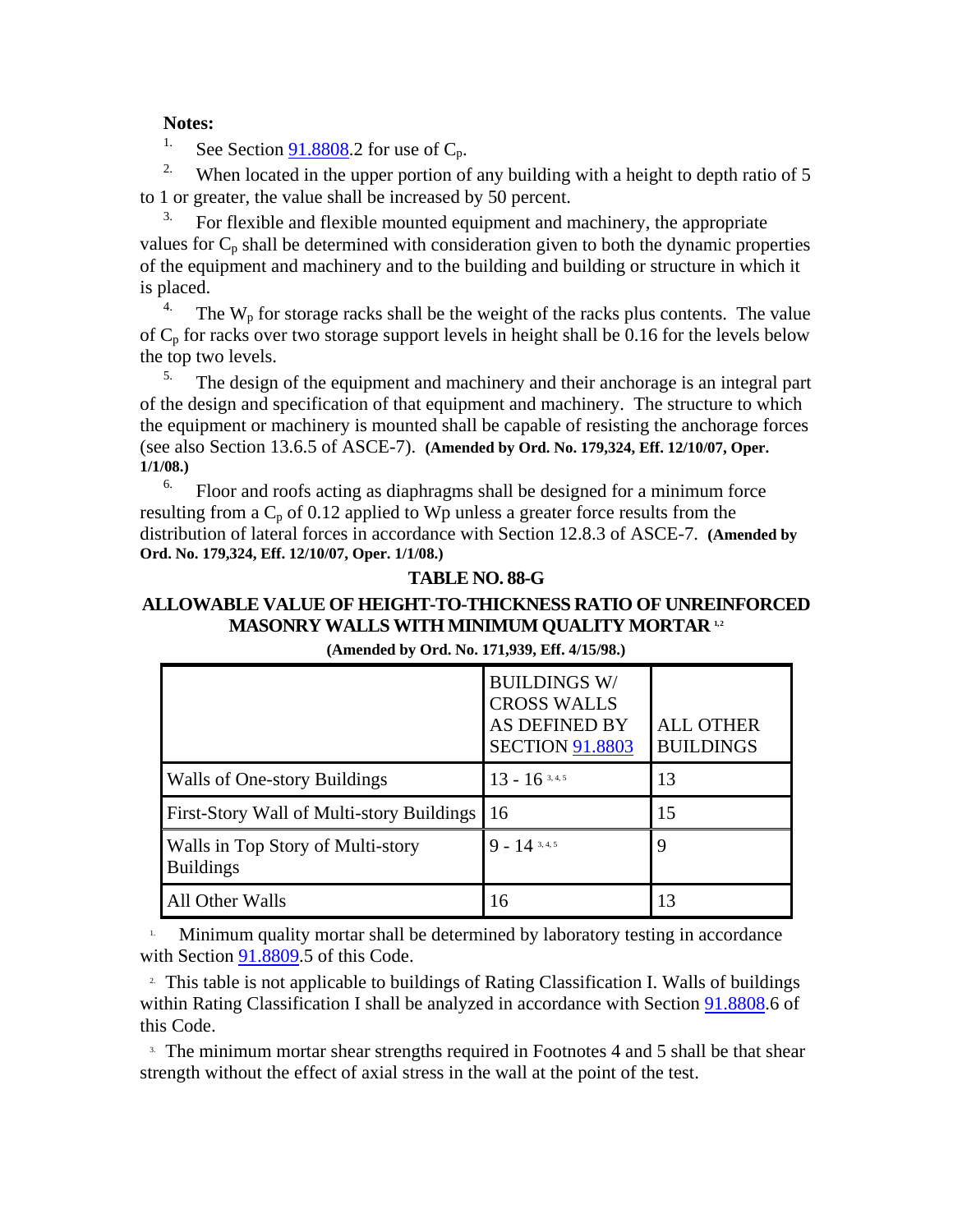4. The larger height-to-thickness ratio may be used where mortar shear tests in accordance with Section 91.8809.5.3 of this Code establish a minimum mortar shear strength of not less than 100 psi (690 kPa) or where the tested mortar shear strength is not less than 60 psi (414 kPa) and a visual examination of the vertical wythe-to-wythe wall joint (collar joint) indicates not less than 50 percent mortar coverage.

 5. Where a visual examination of the collar joint indicates not less than 50 percent mortar coverage and the minimum mortar shear strength when established in accordance with Section 91.8809.5.3 of this Code is greater than 30 psi (207 kPa) but less than 60 psi (414 kPa), the allowable height-to-thickness ratio may be determined by linear interpolation between the larger and smaller ratios in direct proportion to the mortar shear strength.

| <b>EXISTING MATERIALS OR</b><br><b>CONFIGURATION OF MATERIALS 1</b>                                                                               | <b>ALLOWABLE VALUES</b>                                                       |
|---------------------------------------------------------------------------------------------------------------------------------------------------|-------------------------------------------------------------------------------|
| HORIZONTAL DIAPHRAGMS<br>1.                                                                                                                       |                                                                               |
| Roofs with straight sheathing and<br>(a)<br>roofing applied directly to the sheathing.                                                            | 100 lbs. per foot for seismic shear.                                          |
| Roofs with diagonal sheathing and<br>(b)<br>roofing applied directly to the sheathing.                                                            | 400 lbs. per foot for seismic shear.                                          |
| Floors with straight tongue-and-<br>(c)<br>groove sheathing.                                                                                      | 150 lbs. per foot for seismic shear.                                          |
| Floors with straight sheathing and<br>(d)<br>finished wood flooring.                                                                              | 300 lbs. per foot for seismic shear.                                          |
| Floors with diagonal sheathing and<br>(e)<br>finished wood flooring.                                                                              | 450 lbs. per foot for seismic shear.                                          |
| Floors or roofs with straight<br>(f)<br>sheathing and plaster applied to the joist or<br>values for items $1(a)$ and $1(c)$ rafters. <sup>2</sup> | Add 50 lbs. per foot to the allowable<br>values for items $1(a)$ and $1(c)$ . |
| 2.<br><b>SHEAR WALL</b><br>Wood stud walls with lath and plaster                                                                                  | 100 lbs. per foot each side for<br>seismic shear.                             |
| 3.<br>PLAIN CONCRETE FOOTINGS                                                                                                                     | $f' = 1500$ psi unless otherwise shown<br>by tests                            |
| <b>DOUGLAS FIR WOOD</b><br>$\overline{4}$ .                                                                                                       | Allowable stress same as No. 1 D.F. <sup>3</sup>                              |
| 5.<br><b>REINFORCING STEEL</b>                                                                                                                    | $f = 18,000$ lbs. per square inch<br>maximum                                  |
| <b>STRUCTURAL STEEL</b><br>6.                                                                                                                     | $f = 20,000$ lbs. per square inch<br>maximum                                  |

#### **TABLE NO. 88-H VALUES FOR EXISTING MATERIALS (Amended by Ord. No. 171,939, Eff. 4/15/98.)**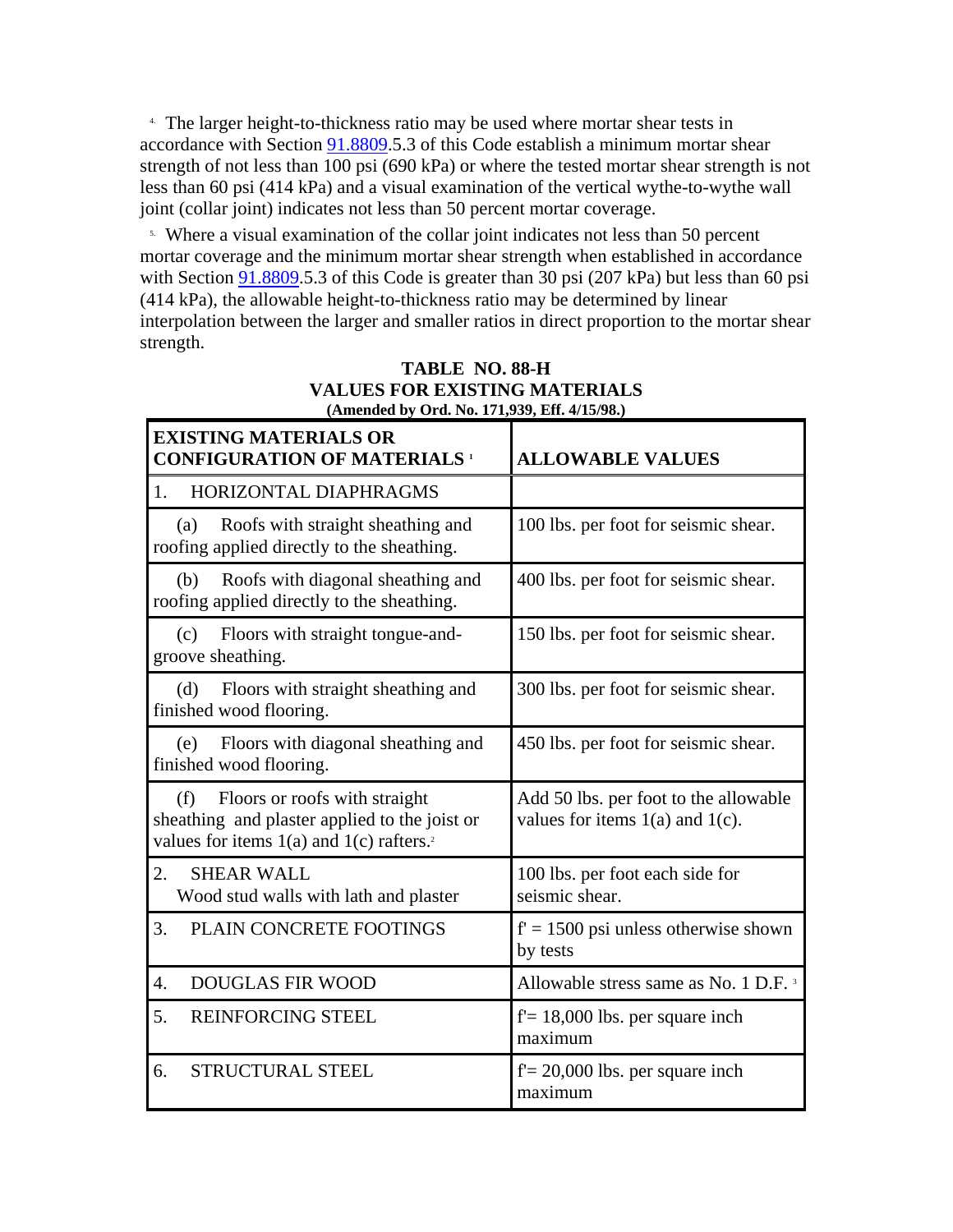For SI: 1 pound per foot =  $0.0146$  N/m, 1 pound per square inch (psi) =  $6.895$  kPa. **Notes:**

<sup>1.</sup> Material must be sound and in good condition.

<sup>2</sup>. The wood lath and plaster must be reattached to existing joists or rafters in a manner approved by the Department.

<sup>3.</sup> Stresses given may be increased for combinations of loads as specified in Section 91.8808.7.2 of this Code.

#### **TABLE NO. 88-I ALLOWABLE VALUES OF NEW MATERIALS USED IN CONJUNCTION WITH EXISTING CONSTRUCTION (Amended by Ord. No. 179,324, Eff. 12/10/07, Oper. 1/1/08.)**

| <b>NEW MATERIALS OR CONFIGURATION</b><br>OF MATERIALS <sup>1</sup>                                                                                                                                                                                       | <b>ALLOWABLE VALUES</b>                                                                                                                                        |
|----------------------------------------------------------------------------------------------------------------------------------------------------------------------------------------------------------------------------------------------------------|----------------------------------------------------------------------------------------------------------------------------------------------------------------|
| HORIZONTAL DIAPHRAGMS<br>1.                                                                                                                                                                                                                              |                                                                                                                                                                |
| Plywood sheathing applied directly over<br>existing straight sheathing with ends of plywood<br>sheets bearing on joists or rafters and edges of<br>plywood located on center of individual<br>sheathing boards.                                          | Same as specified in CBC Table<br>2306.3.1 for blocked diaphragms.                                                                                             |
| 2.<br><b>SHEAR WALLS</b>                                                                                                                                                                                                                                 |                                                                                                                                                                |
| Plywood sheathing applied directly over<br>a.<br>existing wood studs. No value shall be given to<br>plywood applied over existing plaster or wood<br>sheathing.                                                                                          | Same as values specified in CBC<br>Table 2306.4.1 for shear walls.                                                                                             |
| Dry wall or plaster applied directly over<br>b.<br>existing wood studs.                                                                                                                                                                                  | 75 percent of the values specified<br>in CBC Table 2306.4.5.                                                                                                   |
| Dry wall or plaster applied to plywood<br>c.<br>sheathing over existing wood studs.                                                                                                                                                                      | 33 1/3 percent of the values<br>specified in CBC Table 2306.4.5.                                                                                               |
| 3.<br><b>SHEAR BOLTS</b>                                                                                                                                                                                                                                 |                                                                                                                                                                |
| Shear bolts and shear dowels embedded a<br>minimum of eight inches into unreinforced<br>masonry walls. Bolt centered in a 2-1/2 inch-<br>diameter hole with drypack or an approved non-<br>shrink grout around circumference of bolt or<br>dowel. $1, 3$ | 133 percent of the values for<br>plain solid masonry specified in<br>Table No. 88-M. No values<br>larger than those given for 3/4<br>inch bolts shall be used. |
| <b>TENSION BOLTS</b><br>$\overline{4}$ .                                                                                                                                                                                                                 |                                                                                                                                                                |
| Tension bolts and tension dowels extending<br>entirely through unreinforced masonry secured                                                                                                                                                              | 1200 lbs. per bolt or dowel.                                                                                                                                   |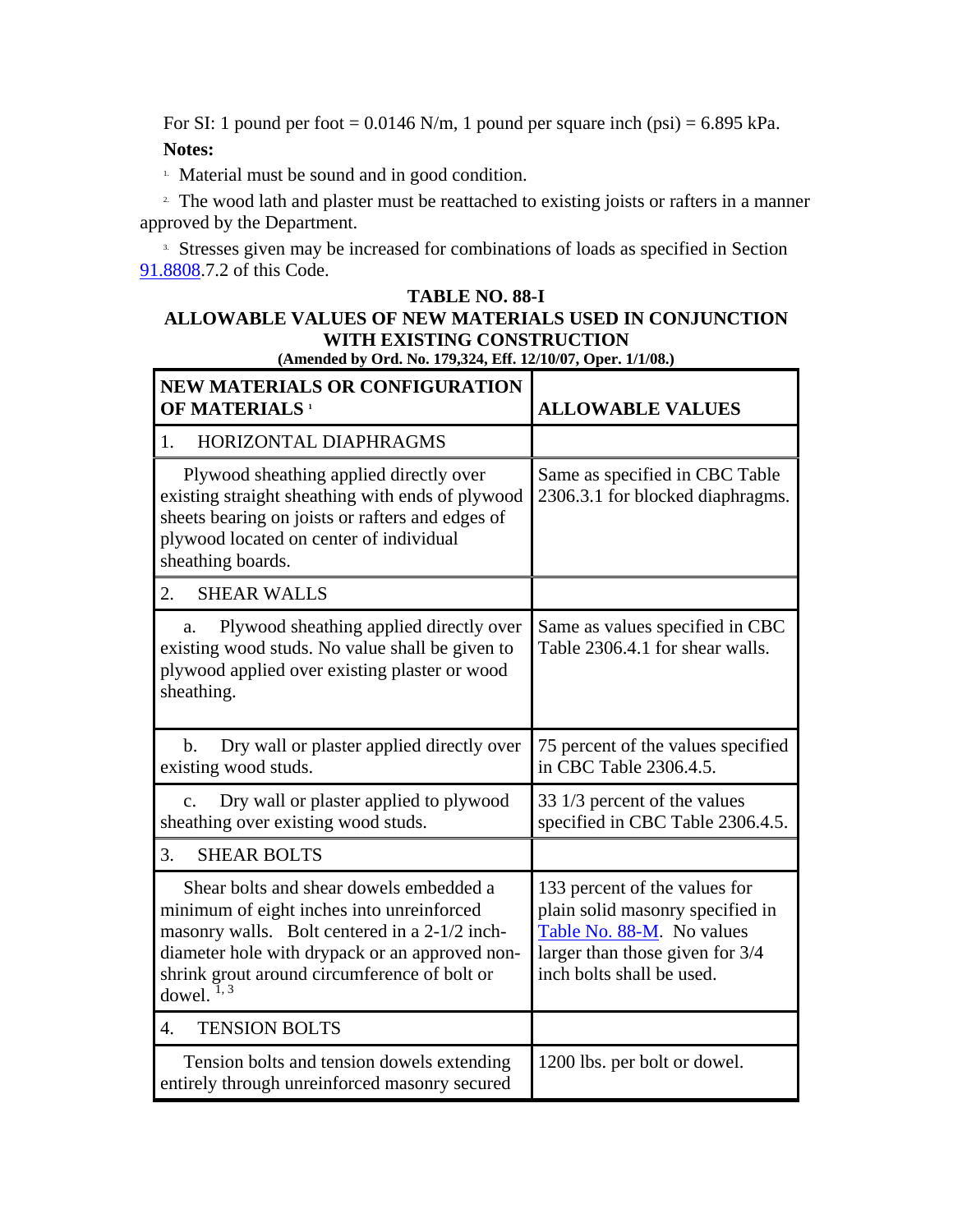| with bearing plates on far side of wall with at<br>least 30 square inches of area. $2, 3, 4$                                                                                                                                                       |                                                                                                                                                                                                                                     |
|----------------------------------------------------------------------------------------------------------------------------------------------------------------------------------------------------------------------------------------------------|-------------------------------------------------------------------------------------------------------------------------------------------------------------------------------------------------------------------------------------|
| <b>COMBINATION SHEAR AND TENSION</b><br>5.<br><b>WALL ANCHORS</b>                                                                                                                                                                                  |                                                                                                                                                                                                                                     |
| Bolts extending to the exterior face of<br>a.<br>the wall with a $2-1/2$ inch round plate under the<br>head. Install as specified for shear bolts. Spaced<br>not closer than 12 inches on centers. $1, 2, 3$                                       | 600 lbs. per bolt for tension. $4$ See<br>Item 3 (SHEAR BOLTS) for<br>shear values.                                                                                                                                                 |
| Bolts or dowels extending to the exterior<br>$\mathbf{b}$ .<br>face of the wall with a 2-1/2 inch round plate<br>under the head and drill at an angle of 22-1/2<br>degrees to the horizontal. Installed as specified<br>for shear bolts. $1, 2, 3$ | 1200 lbs per bolt or dowel for<br>tension. <sup>4</sup> See Item 3 (SHEAR<br>BOLTS) for shear values.                                                                                                                               |
| Through bolt with bearing plate for<br>$\mathbf{c}$ .<br>tension per Item 4. Combined with minimum<br>eight-inch grouted section for shear per Item 3.                                                                                             | See Item 4 (TENSION BOLTS)<br>for tension values. <sup>4</sup> See Item 3<br>(SHEAR BOLTS) for shear<br>values.                                                                                                                     |
| <b>INFILLED WALLS</b><br>6.                                                                                                                                                                                                                        |                                                                                                                                                                                                                                     |
| Reinforced masonry infilled openings in<br>existing unreinforced masonry walls with keys<br>or dowels to match reinforcing.                                                                                                                        | Same as values specified for<br>unreinforced masonry walls.                                                                                                                                                                         |
| REINFORCED MASONRY<br>7.                                                                                                                                                                                                                           |                                                                                                                                                                                                                                     |
| Masonry piers and walls reinforced per CBC<br>Section 2106 and Section 91.2107 of this Code.                                                                                                                                                       | Same as values determined per<br>CBC Section 2106.                                                                                                                                                                                  |
| REINFORCED CONCRETE<br>8.                                                                                                                                                                                                                          |                                                                                                                                                                                                                                     |
| Concrete footings, walls and piers reinforced<br>as specified in <b>Division 19</b> of this Code and<br>designed for tributary loads.                                                                                                              | Same as values specified in<br>Division 19 of this Code                                                                                                                                                                             |
| 9.<br><b>EXISTING FOUNDATION LOADS</b>                                                                                                                                                                                                             |                                                                                                                                                                                                                                     |
| Foundation loads for structures exhibiting no<br>evidence of settlement.                                                                                                                                                                           | Calculated existing foundation<br>loads due to maximum dead load<br>plus live load may be increased<br>25 percent for deadload, and may<br>be increased 50 percent for dead<br>load plus seismic load required<br>by this division. |

For SI: 1 inch = 25.4 mm, 1 square inch =  $645.16$  mm<sup>2</sup>, 1 pound = 4.45 N.

- <sup>1.</sup> Bolts and dowels to be tested as specified in Section  $91.8809$ .6 of this Code.
- <sup>2</sup> Bolts and dowels to be  $1/2$ -inch minimum in diameter.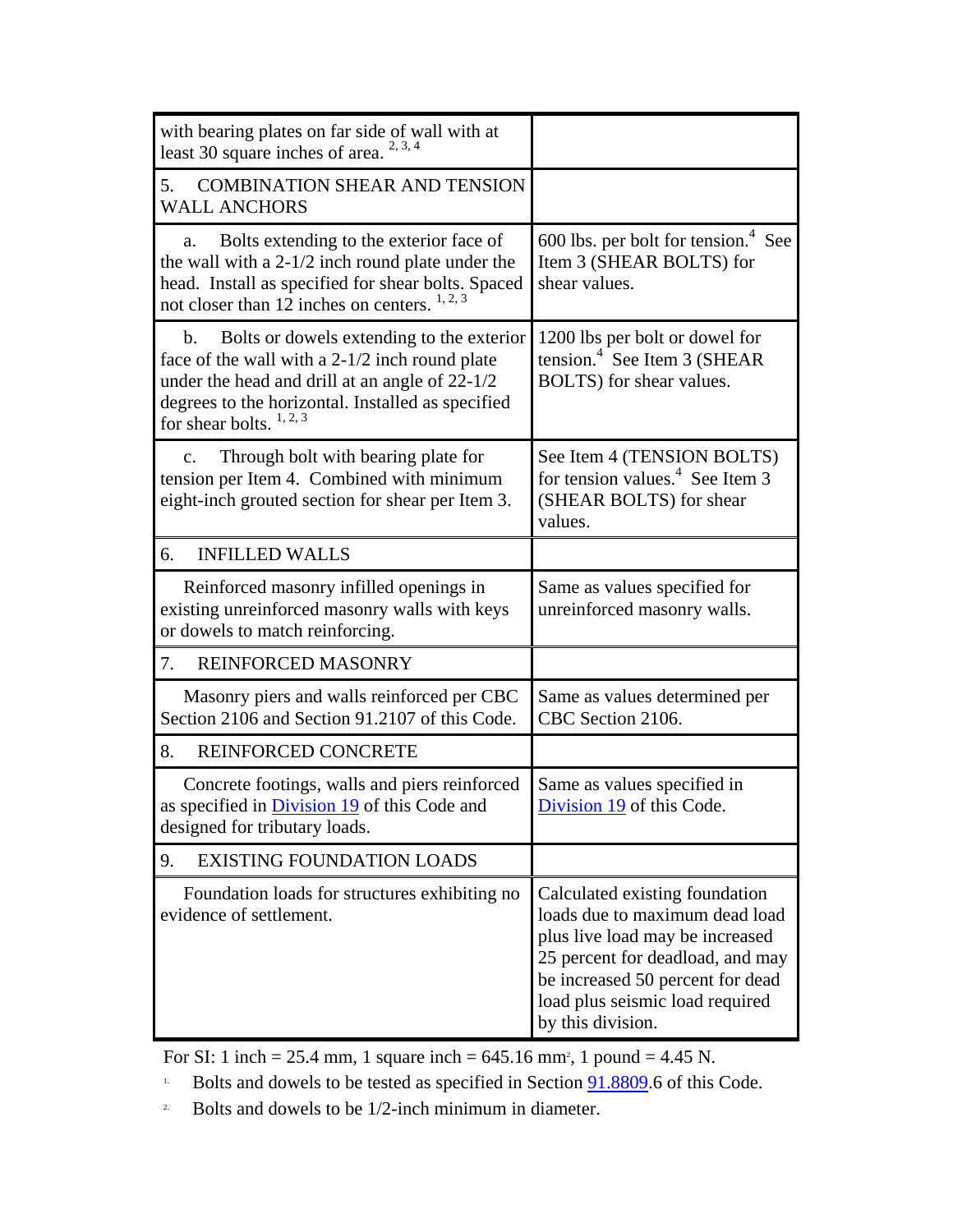3. Drilling for bolts and dowels shall be done with an electric rotary drill. Impact tools shall not be used for drilling holes or tightening anchor and shear bolt nuts.

 4. Allowable bolt and dowel values specified are for installations in minimum three wythe walls. For installations in two wythe walls, use 50 percent of the value specified, except that no value shall be given to tension bolts that do not extend entirely through the wall and are secured with bearing plates on the far side.

# **TABLE NO. 88-J**

#### **ALLOWABLE SHEAR STRESS FOR TESTED UNREINFORCED MASONRY WALLS**

| <b>EIGHTY PERCENT OF</b><br><b>TEST RESULTS IN PSI</b><br><b>NOT LESS THAN</b> | <b>AVERAGE TEST</b><br><b>RESULTS OF CORES</b><br><b>IN PSI</b> | <b>SEISMIC IN-PLANE</b><br><b>SHEAR BASED ON</b><br><b>GROSS AREA</b> |
|--------------------------------------------------------------------------------|-----------------------------------------------------------------|-----------------------------------------------------------------------|
| 30 plus axial stress                                                           | 20                                                              | $3$ psi $*$                                                           |
| 40 plus axial stress                                                           | 27                                                              | $4$ psi <sup>*</sup>                                                  |
| 50 plus axial stress                                                           | 33                                                              | $5$ psi $*$                                                           |
| 100 plus axial stress or more                                                  | 67 or more                                                      | 10 psi max $*$                                                        |

 \* Allowable shear stress may be increased by addition of 10% of the axial stress due to the weight of the wall directly above.

#### **TABLE NO. 88-K VALUES FOR EXISTING MATERIALS (Amended by Ord. No. 179,324, Eff. 12/10/07, Oper. 1/1/08.)**

| <b>EXISTING MATERIALS OR</b><br><b>CONFIGURATION OF MATERIALS 1</b>                   | <b>ALLOWABLE VALUES</b>                           |
|---------------------------------------------------------------------------------------|---------------------------------------------------|
| HORIZONTAL DIAPHRAGMS<br>1.                                                           |                                                   |
| Roofs with straight sheathing and<br>a.<br>roofing applied directly to the sheathing. | 100 lbs. per foot for seismic shear.              |
| Roofs with diagonal sheathing and<br>b.<br>roofing applied directly to the sheathing. | 250 lbs. per foot for seismic shear.              |
| CROSSWALLS <sup>2,3</sup><br>2.                                                       |                                                   |
| Plaster on wood or metal lath.<br>a <sub>1</sub>                                      | per side: 200 lbs. per foot for seismic<br>shear. |
| b.<br>Plaster on gypsum lath.                                                         | 175 lbs. per foot for seismic shear.              |
| Gypsum wall board, unlocked edges.<br>$\mathbf{C}$ .                                  | 75 lbs. per foot for seismic shear.               |
| Gypsum wall board, blocked edges.<br>d.                                               | 125 lbs. per foot for seismic shear.              |

<sup>1.</sup> Materials must be sound and in good condition.

<sup>2</sup> For crosswalls, values of all materials may be combined, except the total combined value shall not exceed 300 lbs. per foot for seismic shear.